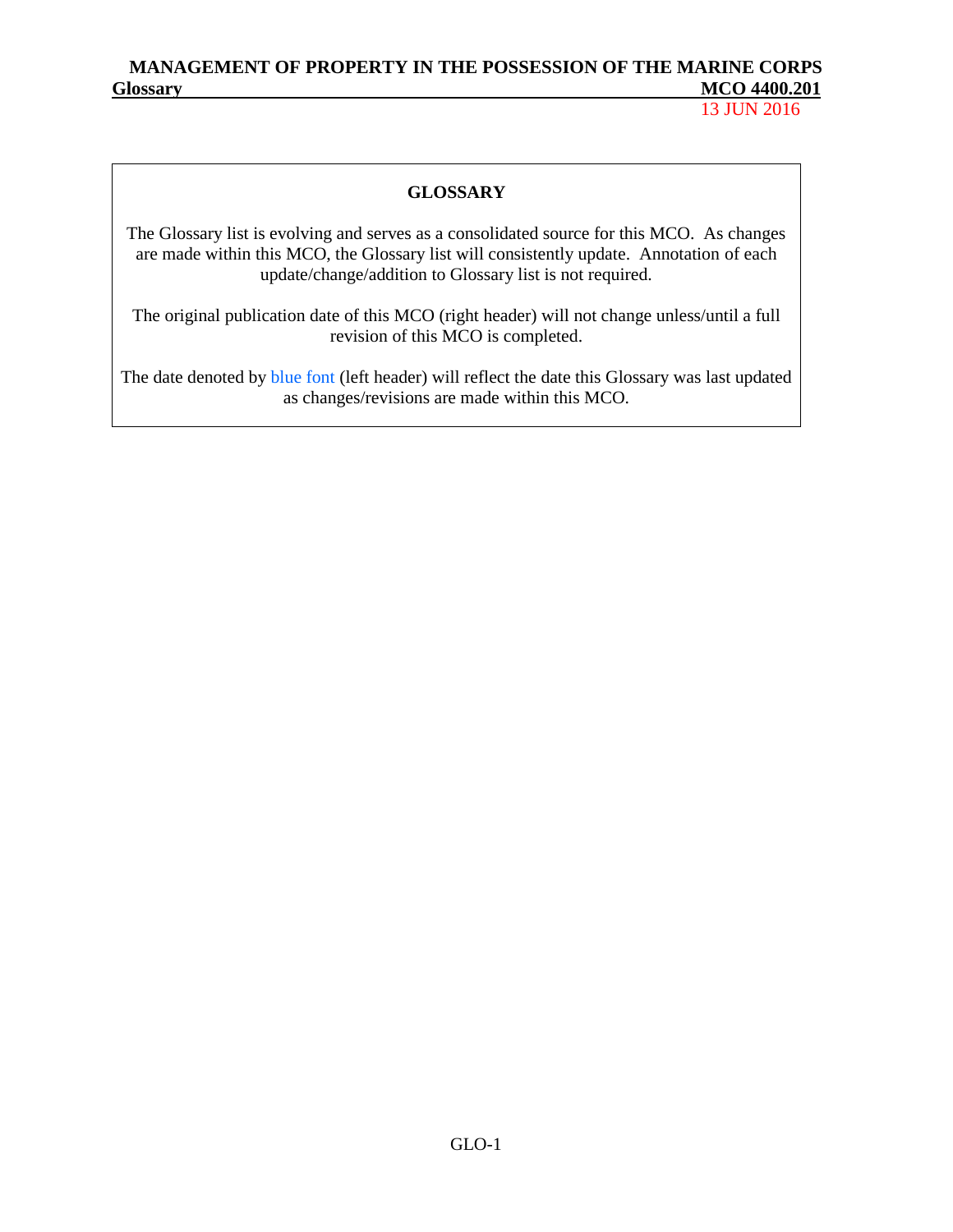13 JUN 2016

### **GLOSSARY**

A

Accountability. The obligation imposed by law, a lawful order, or regulation to an officer or other individual for keeping accurate records of property, documents, or funds. The individual having this obligation may or may not have actual possession of the property, documents, or funds. Accountability is concerned primarily with records, while responsibility is concerned primarily with custody, care, and safekeeping. See also "Accountable Officer" and "Responsibility."

Accountable Property. A term used to identify property that is recorded in the Accountable Property System of Record and is controlled by an identification system and supporting records from its acquisition through final disposition.

Accountable Property Record. The record contained within the Accountable Property System of Record (APSR).

Accountable Property System of Record (APSR). An APSR is a government information system used to control and manage accountable property records. It represents the "official" record keeping system for controlling property. To be considered an APSR, the system must be able to perform property management functions capturing all life cycle events affecting the assets. The APSR must be integrated with the core financial system(s) and must maintain an auditable record of all life cycle events. Individual property records must be maintained for each asset managed in the APSR. Examples of Marine Corps APSRs include, but are not limited to, Global Combat Support System – Marine Corps (GCSS-MC), Stock Control System (SCS), and Defense Property Accountability System (DPAS). See also "Information System."

Accountable Officer (AO). Accountability of public resources is inherent to command. In pecuniary and fiduciary terms, this responsibility is a commander's role as an AO. This function is tied to both Title 10 and Title 31 of U.S.C. responsibilities relative to the proper accountability of appropriations or materials and services associated to an activity.

Accountable Property Officer (APO). An APO is an individual who, based on his or her training, knowledge, and experience in property management, accountability and control procedures, is appointed by proper authority to establish and maintain an organization's accountable property records, systems, and/or financial records, in connection with property, irrespective of whether the property is in the individual's possession. Comparable terms include:

- Army Supply Support Accountable Officer/Property Book Officer
- Navy Personal Property Manager
- Air Force Accountable Officer/Chief of Supply/Chief of Material Management
- Marine Corps Supply Officer
- Joint Commands Joint Property Book Officer
- Defense Logistics Agency Accountable Property Officer.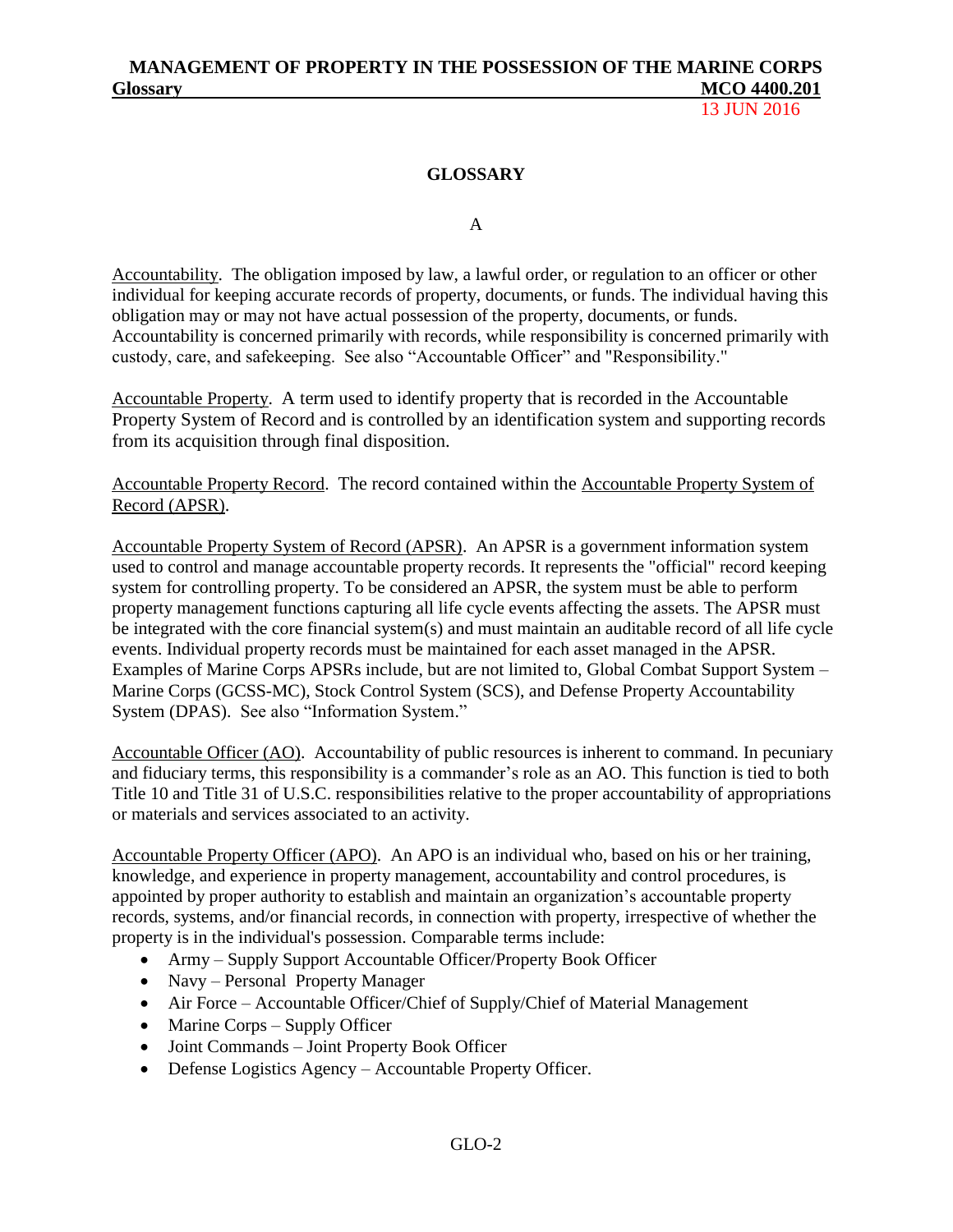Acquisition. The act of acquiring. Acquiring hardware, supplies, or services through purchase, lease, or other means, including transfer or fabrication, whether the supplies or services are already in existence or must be created, developed, demonstrated, and evaluated. Also, acquiring by contract with appropriated funds of supplies or services.

Acquisition Objective (AO). Quantity of a new item, broken down by unit (to the UIC level of detail) based on the concept of employment/concept of distribution and documented in Total Force Structure Management System (TFSMS) as unfunded requirements in a pending request. This establishes the total requirement for a TAMCN across the Future Years Defense Plan (FYDP) and is briefed to the Marine Corps Oversight Council (MROC) for approval. Once the AO is approved by the MROC it becomes the Approved Acquisition Objective (AAO).

Administrative Property. A grouping of property that is operationally distinct from military and other equipment and is typically less than mission critical. Examples include: copiers, scanners, cameras, televisions and monitors, furniture, and other non-deployable office equipment (desktop computers, peripherals, etc.). The Marine Corps categorizes administrative property as non-tactical NS-E, a sub-category of general equipment.

Agency Program Coordinator (APC). Establishes and ensures execution of the local DoN Purchase Card program in accordance with DoD and DoN policies and procedures. Ensures program personnel, AOs and purchase cardholders are properly appointed, trained, and are capable of performing their respective duties. In addition, no less than annually, ensures that only personnel who require purchase cards for mission requirements are issued purchase cards and have a continuing need for purchase cards.

Allowance. A quantity of materiel authorized for an activity or unit and validated by MCCDC (CD&I) to accomplish their mission. Allowances are listed in unit T/O&E's in TFSMS.

Allowance Items. Items of supply or equipment prescribed by Marine Corps T/Es and other authorized allowance publications. See also "Allowance."

Appointing Authority. An individual designated in writing by the approving authority. The approving authority may act as the appointing authority. The appointing authority appoints financial liability officers, if required; approves or disapproves the recommendations of the accountable property officer, reviewing authority, or financial liability officer; and recommends actions to the approving authority. The appointing authority is normally senior to the reviewing authority, accountable property officer, and financial liability officer.

Appropriation Stores Account (ASA). Identifies items financed through appropriations other than a revolving working capital fund account. Items include ammunition, small arms, and military equipment. Issues from this account are non-reimbursable at the customer level (free issue).

Approved Acquisition Objective (AAO). The quantity of a given item authorized for peacetime and wartime requirements to equip and sustain U.S. and allied forces. It represents the total approved materiel quantity for each TAMCN required by all units for its wartime mission. AAOs are categorized into the Operating Forces (OPFOR) and Reserves, Supporting Establishment (SE), Depot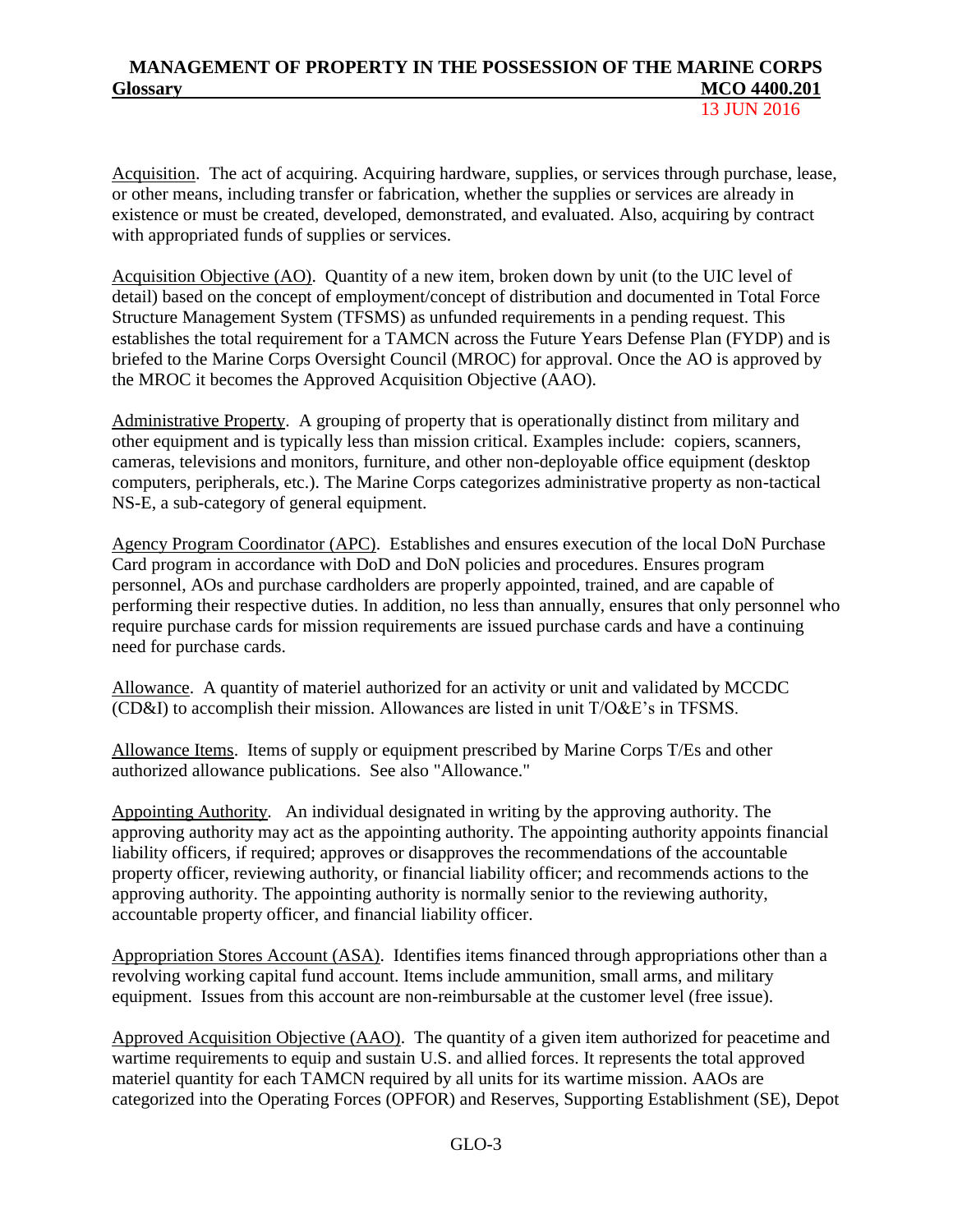13 JUN 2016

Maintenance Float Allowance (DMFA), and War Reserve Materiel Requirement (WRMR) consisting of prepositioned equipment ashore (e.g., Norway, Kuwait, Albany, etc.) and afloat (e.g., Maritime Prepositioning Ships (MPS)). Consumer level supply activities maintain records of their respective portion of the currently established AAOs through the management of T/E allowances.

Approving Authority. The approving authority makes determinations to either relieve involved individuals from responsibility and/or accountability or approve assessment of financial liability. The approving authority's responsibilities may be delegated; however, the delegations must be in writing. The approving authority may act as the appointing authority or designate an appointing authority in writing. DoD Component regulations shall designate who may serve as the approving and appointing authority. The approving authority is normally senior to the appointing authority.

Approving Official (AO). Department of the Navy Purchase Card Program AOs ensure that all purchases accomplished by the purchase cardholders within their cognizance are appropriate and the charges accurate. They serve as a certifying officer, verifying supporting transaction documentation (proper receipt, acceptance, and inspection) on all card accounts prior to certifying the monthly invoice. See also "Certifying Officer."

Assembly. A group of two or more physically connected or related parts which can be disassembled (e.g., carburetor, power pack, amplifier, etc.). A unit which is normally removed and replaced as a single item and consists of accessories and components which perform a specific functional operation.

Automatic Identification Technologies (AIT). AIT is the family of technologies that improves the accuracy, efficiency, and timeliness of materiel identification and data collection. AIT media and devices include, but are not limited to, linear and two-dimensional bar code symbols and their readers; magnetic stripe cards; integrated cards, (i.e., smart cards; optical memory cards); radio frequency identification (active and passive); contact memory-button devices; and magnetic storage media.

B

Bargaining Unit. A bargaining unit is a group of employees found appropriate for representation by Federal Labor Relations Authority (FLRA) and voted upon by employees who are represented by a labor union in their dealings with agency management.

#### C

Capitalize. To record and carry forward into one or more future periods any expenditure the benefits from which will then be realized.

Capital Lease. Leases that transfer substantially all the benefits and risks of ownership to the lessee. If at its inception, a lease meets one or more of the following criteria, the lease is considered a capital lease:

(1) The lease transfers ownership of the property to the lessee by the end of the lease term.

(2) The lease contains an option to purchase the leased property at a bargain price.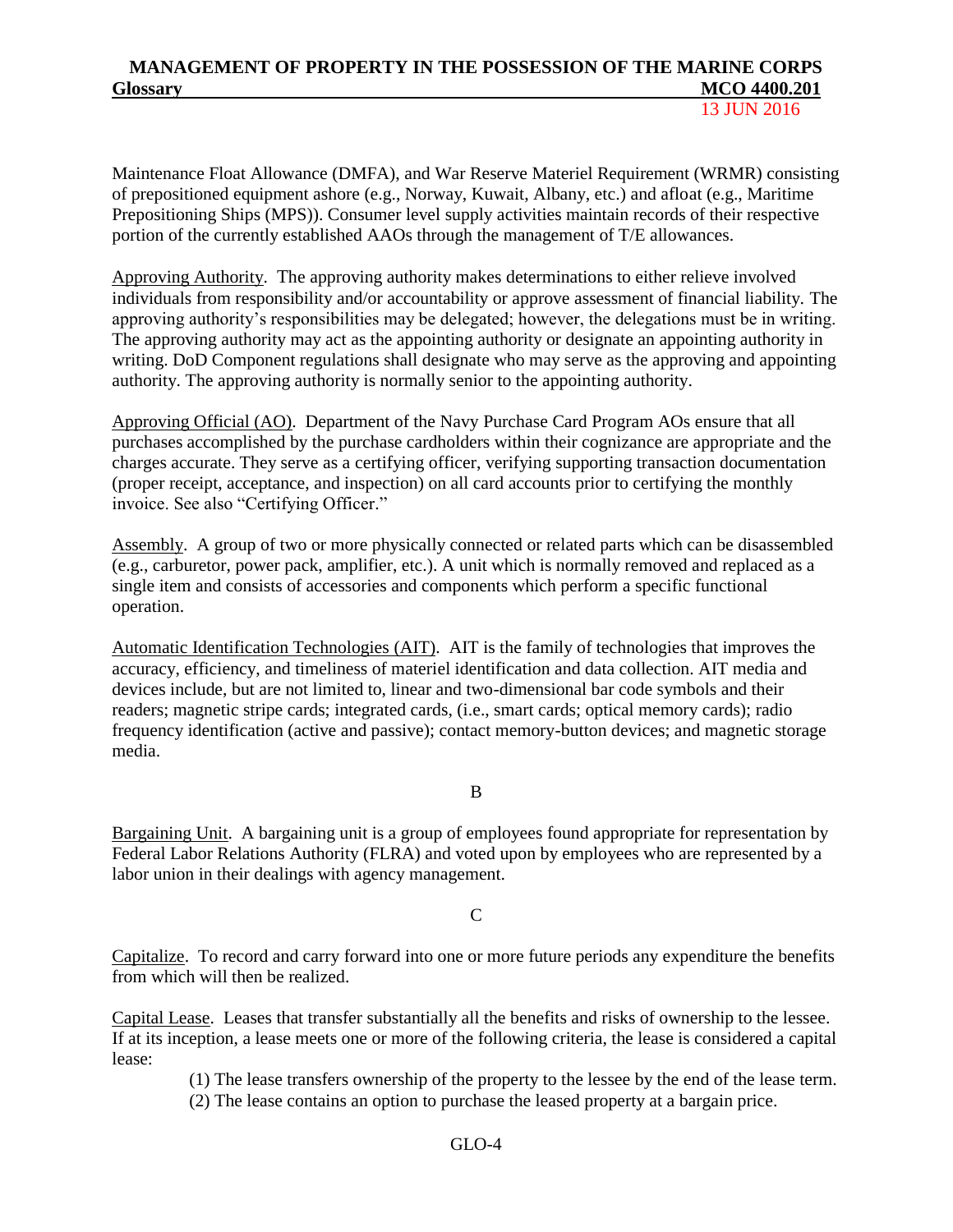13 JUN 2016

(3) The lease term (non-cancelable portion, plus all periods, if any, representing renewals or extensions that can reasonably be expected to be taken) is equal to or greater than 75 percent of the estimated economic life of the leased property.

(4) The present value of rental and other minimum lease payments, excluding that portion of the payments representing executory cost, equals or exceeds 90 percent of the fair value of the leased property.

Cardholder (CH). DoN Purchase Card program CHs ensure proper and adequate funding is available prior to any purchase card action. They screen all requirements for availability from mandatory Government sources of supply, and purchase only mission essential requirements at fair and reasonable prices. They maintain supporting documentation to provide an audit trail of all transactions. In addition, they review for accuracy the monthly purchase card statement prior to forwarding to the AO with the applicable supporting documentation, (e.g., sales slips, documentation of receipt and acceptance, purchase log, etc.) in a timely manner to maximize rebates and minimize prompt payment penalties.

Certifying Officer. An individual appointed in writing as required by 31 USC  $3325(a)(1)(B)$  to attest to the correctness of statements, facts, accounts, and amounts appearing on a voucher, and certifying the voucher as correct and proper for payment. In addition, they provide oversight to DAOs to strengthen internal controls.

Classified Items. Materiel that requires protection in the interest of national security and requires serialized management.

Classified Item Code (CIC). A CIIC cataloged code indicating the materiel is a classified item.

Collateral Materiel (CM). Items furnished with SAC 3 end items upon initial issue and normally remain with the using unit during redistribution/rebuild or other change of custody of the end item unless otherwise directed by MARCORLOGCOM.

Command Adjustment. Command adjustments facilitate the management and provide flexibility/visibility in the APSR for task organized units and units with an approved training allowance and assist in providing accurate ground equipment readiness reporting, visibility, and accountability of T/E assets transferred between Marine Air-Ground Task Force (MAGTF) organizations/activities.

Commercial and Government Entity (CAGE). The CAGE code is a five-character data element assigned by DLIS to identify a commercial or government entity. The CAGE code is used to support a variety of mechanized systems throughout the government and provides for a standardized method of identifying a given facility at a specific location. The code may be used for a facility clearance, a pre-award survey engineering rights, automated bidders lists, pay processes, source of supply, etc.

Commitment. A commitment is a firm administrative reservation of funds, based upon firm procurement directives, orders, requisitions, authorizations to issue travel orders, or requests which authorize the recipient to create obligations without further recourse to the official responsible for certifying the availability of funds. The act of entering into a commitment is usually the first step in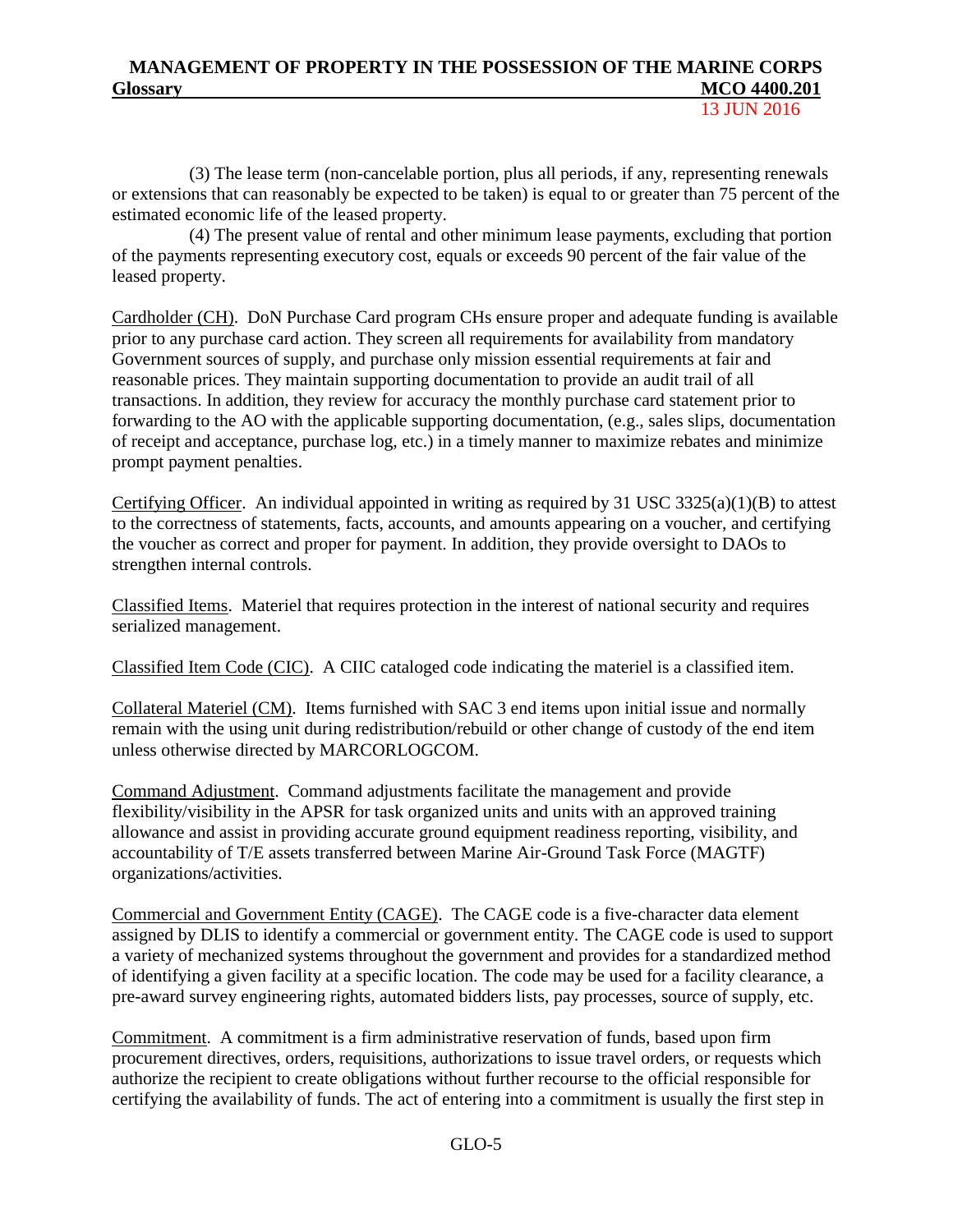the process of spending available funds. The effect of entering into a commitment and the recording of that commitment on the records of the allotment is to reserve funds for future obligations. A commitment is subject to cancellation by the approving authority to the extent that it is not already obligated.

Consumable Item. An item of supply or an individual item (except explosive ordnance and major end items of equipment) that is normally expended or used up beyond recovery in the use for which it is designed or intended.

Consumer-level Inventory. Inventory usually of limited range and depth held only by the final element in an established supply distribution system for the sole purpose of internal consumption within that final element. A consumer-level inventory is independent of echelon of command and can exist at any level whether strategic, operational, or tactical.

Contract. Any enforceable agreement, including rental and lease agreements and purchase orders, between an agency and a business concern for the acquisition of property or services.

Contractor-Acquired Property (CAP). Property acquired by a contractor on behalf of a DoD component for use in the performance of a contract, and to which the government has title. Accountable property records shall not be established for CAP until delivery to the DoD has occurred. CAP that is subsequently delivered and accepted by the government for use on the same or another contract is considered GFP (GFE or GFM).

Controlled Item. Those items designated as having characteristics that require that they be identified, accounted for, secured, segregated, or handled in a special manner to ensure their safeguard or integrity. Controlled items normally fall into the category of classified, sensitive, and/or pilferable and thus require more stringent inventory controls.

Controlled Inventory Items. Property with characteristics that require them to be identified, accounted for, secured, segregated, or handled in a special manner to ensure their safekeeping and integrity. Controlled inventory items include (in descending order of the degree of control normally exercised):

- Classified Items. Property requiring protection in the interest of national security.
- Sensitive Items. Property requiring a high degree of protection and control due to statutory requirements or regulations (e.g., narcotics and drugs, precious metals, high value or highly technical assets, hazardous assets, small arms, ammunition, explosives, and demolition material).
- Pilferable Items. Property that has a ready resale value or application to personal possession and that are, therefore, especially subject to theft.

Controlled Inventory Item Code (CIIC). The CIIC is a one-position cataloged code that indicates the security classification and/or pilferage controls required for, or the security risks associated with, storage and/or transportation of assets. When the Marine Corps is registered in DLIS as the PICA, the SICA, or a NIIN registered user, assignment of any of the CIIC codes identified in paragraph 12 of chapter 2 to an item/NIIN will require that item/NIIN to be serially managed.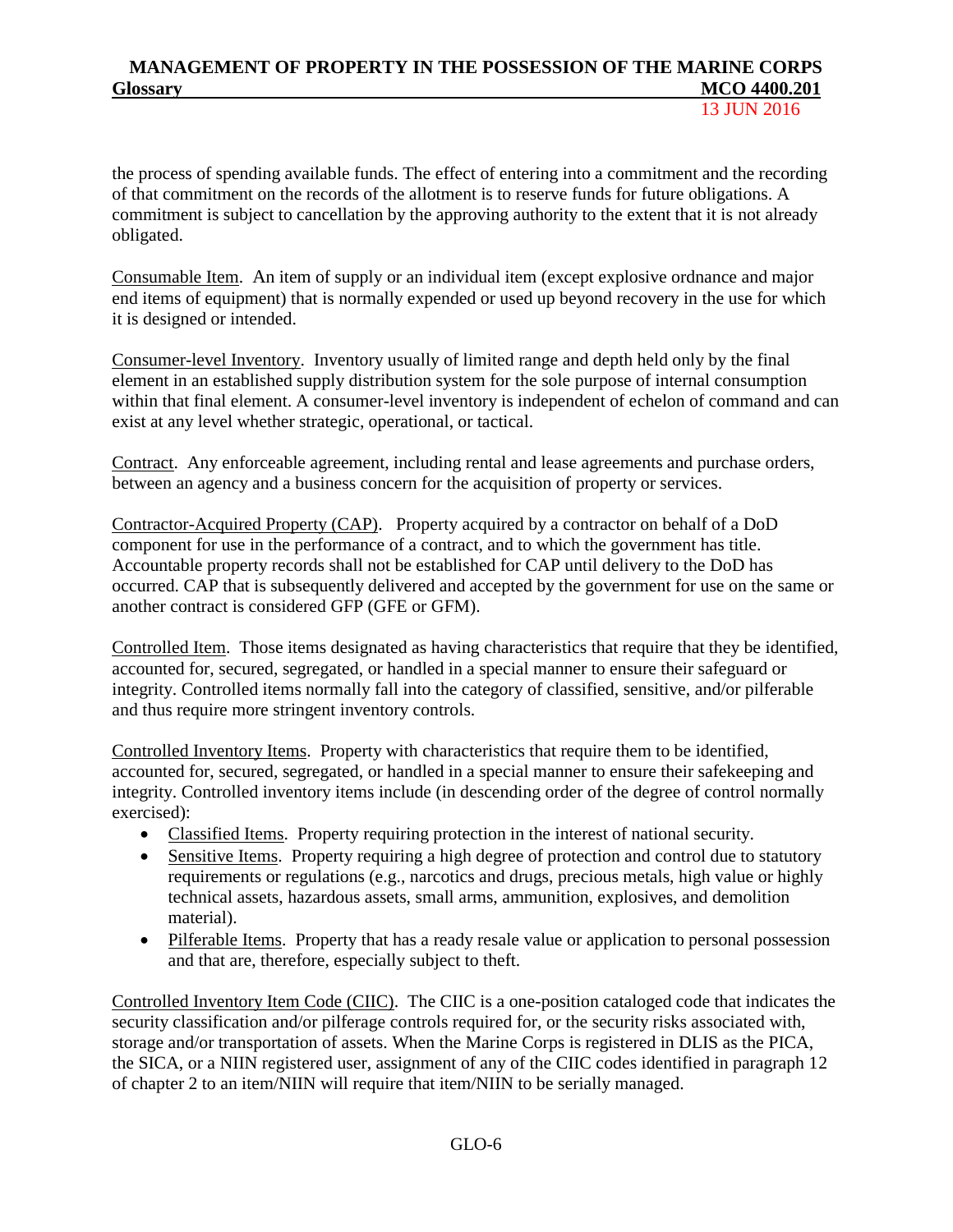Custodial Area. A segment of the accountable area (e.g., a ward in a hospital, a division in an organization, within an accountable area). There may be as many custodial areas and responsible officers (RO's) or responsible individuals (RI's) as are required to execute effective property management.

D

Data Universal Numbering System (DUNS). The DUNS is a unique nine-digit identification number to better identify organizations on a location specific basis, which includes the business name, physical and mailing addresses, tradestyles ("doing business as"), principal names, financial, payment experiences, industry classifications, socio-economic status, and government data. The DUNS number is widely used by both commercial and federal entities and was adopted as the standard business identifier for federal electronic commerce in October 1994. It was incorporated into the FAR in April 1998 as the federal government's contractor identification code for all procurement-related activities.

Defense Logistics Management Standards (DLMS). DLMS exists as a DoD enterprise logistics services provider responsible for managing and administering the electronic implementation of DoDwide logistics materiel management operations through electronic business systems, the business rules that govern logistics business processes in electronic systems, and the standards for electronic data interchange between logistics business systems. DLMS is responsible for managing the structure of electronic business transactions, data interchanges and business rules that enable accurate and interoperable logistics operations to occur between DoD and external logistics activities at any level of the DoD organizational structure. DLMS provides business rules, standard procedures and data formats to link the various component organizational elements of the defense logistics community including: inventory control points, distribution depots, maintenance depots, transportation nodes, and end users in posts, camps, stations, ships, and with deployed units. DLMS also provides standards for electronic interchange of data (exchange of business data in a standard format between entities) across the military services, defense agencies, other federal agencies, foreign military sales customers and non-government participants. MILSTRAP DICs have a corresponding DLMS supplement action code to support this electronic interchange of data and interoperability.

Defense Property Accountability System (DPAS). DPAS is a DoD property management system used by over 20 DoD agencies as their APSR and provides users with accountability and asset management capabilities. Program oversight and management of DPAS is provided by the Office of the Under Secretary of Defense for Acquisition, Technology, and Logistics (OUSD (AT&L)), Acquisition Resource and Analysis Directorate, Property, Plant, and Equipment Office.

Demand. An indication of a requirement (requisition, request, issue, generation, etc.) for issue of serviceable materiel. Demands are categorized as either recurring or nonrecurring.

Demand-supported Items. Those quantities of expendable and nonexpendable items which are on hand based on supported or limited stockage criteria and are authorized to support mission requirements. Demand-supported items typically, but not exclusively, consist of class IX repair parts.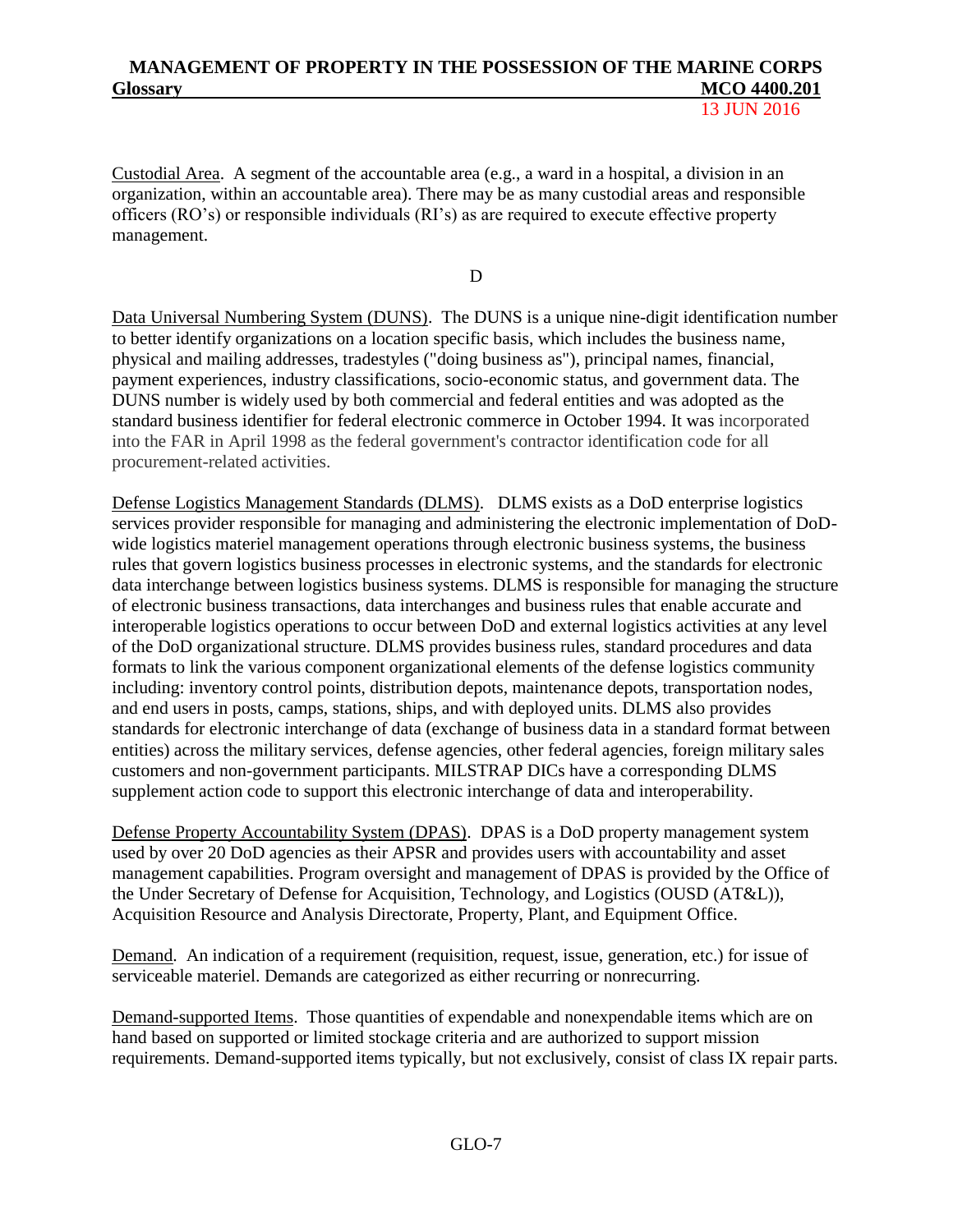13 JUN 2016

Demilitarize. The act of destroying the offensive or defensive characteristics inherent in certain types of equipment and materiel including mutilation, scrapping, burning, washout, steam-out, incineration, or alteration designed to prevent further use for its originally intended military or lethal purpose. Demilitarization of a munitions item may include recycling, reuse, renovation, inserting, destruction, or treatment of munitions items or components.

Departmental Accountable Official (DAO). An individual who provides certifying officers information, data, or services that they rely upon in certifying vouchers for payment.

Department of Defense Activity Address Code (DoDAAC). The DoDAAC is a six-position code that uniquely identifies a unit, activity, or organization. The first position designates the particular service/agency element of ownership. An alpha character in the first position indicates DoD, and a numeric character in the first position indicates non-DoD. The remaining five positions are assigned by the service's central service point (CSP). Two general categories of DoDAACs applicable to the Marine Corps are "M" prefixed codes, identifying Marine Corps units of the functional areas within a Marine Corps activity; and, "L" prefixed codes, identifying contractors with which the Marine Corps conducts business. See volume 2 within this publication for detailed information.

Department of Defense Activity Address Directory (DoDAAD). The DoDAAD is an interactive relational database serving as a single authoritative source of identification, routing and address information for authorized uses, including military components and agencies, participating federal agencies, authorized contractors and authorized special program activities, such as state and local governments. The DoDAAD supports business application systems data and interoperability requirements, including, (but not limited to) supply chain, materiel management, distribution, transportation, maintenance, finance, and acquisition systems. Among other uses, DoDAAD information is used throughout the FSS for identification, requisitioning, shipping and billing.

Depot Maintenance Float Allowance (DMFA). A quantity of mission essential, maintenance significant equipment developed to permit the withdrawal of equipment from organizations for scheduled repair (performed at the depot level) without detracting from a unit's readiness condition).

Depth. The quantity of an item stocked. See also "Range."

Direct Custodian. Any individual required to have personal possession of public property to carry out normal duties when working under the supervision of an RO.

Display Equipment. Old or obsolete military equipment that is not considered to warrant museumlevel heritage significance, but is on outside display at military installations. Display equipment is not considered a heritage asset. The Marine Corps classifies display equipment as non-tactical NS-E, a sub-category of garrison property.

Disposal. Process involving the discharge, deposit, injection, dumping, spilling, leaking, or placing of any solid waste or hazardous waste into or on any land or waters so that such solid or hazardous waste or any constituent may enter the environment (e.g. burial).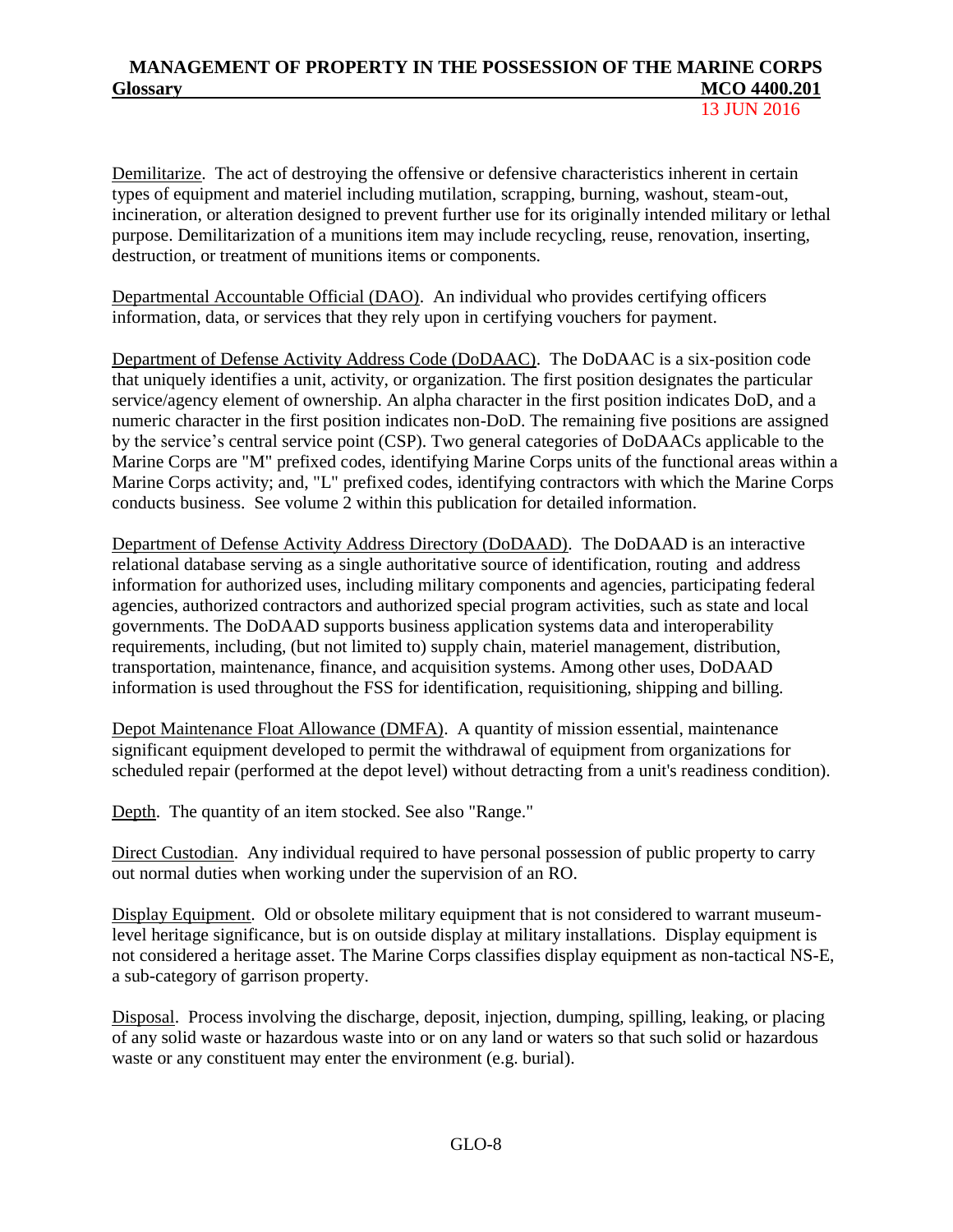Disposition of Property. The method by which the Department of Defense or Component is formally relieved of accountability by authorized means, including, but not limited to, consumption, transfer, donation, sale, or destruction; or through a completed evaluation and investigation for lost, damaged or destroyed property.

Document Identifier Code (DIC). The MILSTRAP DIC is a three digit code that provides a means of identifying a given product (e.g., receipt, issue, demand, inventory count, inventory adjustment, etc.) to the logistics system and processing operation(s) to which it pertains and further identifies such data as to the intended purpose, usage, and operation dictated. The DIC enables automatic data processing equipment to select the appropriate program(s) and to mechanically perform operations dictated by the code, and provides a corresponding function for manual processing. The DIC is a mandatory entry on all documents entering and leaving the supply distribution system. DICs will have a corresponding DLMS supplement action code to support DLMS interoperability, see "DLA Logistics Management Standards."

E

Economic Retention Stock. That portion of the quantity of an item greater than the AAO determined to be more economical to retain for future peacetime issues than to dispose and satisfy/projected future requirements through new procurement and/or repair. To warrant economic retention, an item must have a reasonably predictable demand rate.

Electronic Record. The information recorded in a form that requires a computer or other machine to process it and that satisfies the definition of a record.

End Item. A final combination of end products, component parts, or materials that is ready for its intended use, e.g., ship, tank, mobile machine shop, or aircraft.

Enterprise Temporary Loans. Enterprise temporary loans include the loaning of organic equipment to a third party (i.e., an organization other than an established Marine Corps unit). In these scenarios, the temporary loan will be approved by HQMC; and coordinated with and accounted for by MARCORLOGCOM.

Equipment. Personal property that is functionally complete for its intended purpose, durable, and nonexpendable. Equipment generally has an expected service life of 2 years or more, is not intended for sale, does not ordinarily lose its identity or become a component part of another article when put into use; has been acquired or constructed with the intention of being used

Excess. Materiel at a retail supply activity that is excess to that activity's requirements and is subject to return to the wholesale materiel manager, redistribution within the DoD supply chain, or to disposal by DLA Disposition Services.

Existence and Completeness. The terms existence and completeness refer to DoD efforts for validating asset accountability on the path to achieving complete financial statement audit readiness. The terms are defined as follows: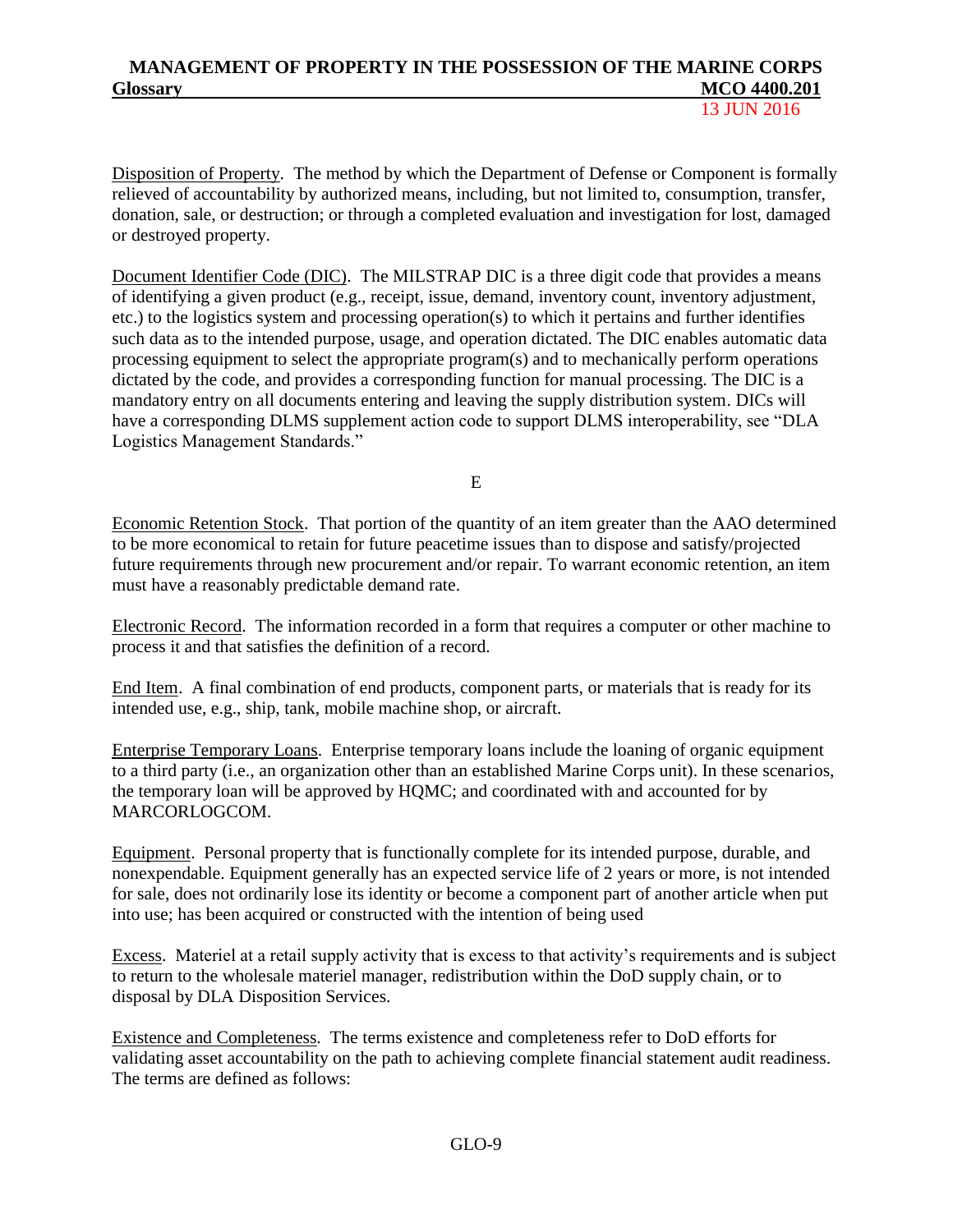13 JUN 2016

- Existence All accountable property (military and general equipment, real property, inventory, and operating materials and supplies) in DoD systems of record exists and their records match actual physical assets.
- Completeness All accountable property is identified and accurately recorded in a DoD system of record.

Expendable Supplies. All consumables and repair parts, regardless of price, and other items of supply not defined as nonexpendable property. When issued to end use, expendable supplies and materiel are normally dropped from the accounting records; e.g., balance files. See also "Consumables," "Nonexpendables," "Principal Items," and "Secondary Items."

Expense. An expense occurs when material and services ordered are received and accepted by a designated authorized receiving point. The expense amount creates the accounts payable amount in the accounting system and controls the amount billed for reimbursable transactions.

F

Fault or Negligence. The act or omission which a reasonable person would not commit under similar circumstances and which is the proximate cause of the loss of, damage to, or destruction of government property.

Federal Logistics Information Service (FLIS). FLIS is a component of the FCS and is the primary computer system through which users are able to access, maintain, store and retrieve necessary information related to an item of supply.

Financial Liability. The statutory obligation of an individual to reimburse the government for loss, damage, or destruction of government property arising from that person's negligence.

Fiscal/Budget & Accounting Officer. In the absence of a comptroller, the Fiscal/Budget & Accounting Officer performs the financial management functions for the command.

Force/Activity Designator (F/AD). The F/AD is an integral part of the UMMIPS. The F/AD is a roman numeral (I to V) assigned by the Secretary of Defense, the Chairman of the Joint Chiefs of Staff, or a DoD component to indicate the relative mission essentiality of a unit, organization, installation, project, or program.

Formal Account. A system or procedures, specifically defined and permanently or semi permanently maintained, used by unit COs to account for and control T/E allowances established by the CMC.

Full Cost. A baseline value that includes all (material) costs incurred to acquire and bring the property to a form and location suitable for its intended use and, as applicable, depreciated over its useful life.

Fund Holder (Fiscal). Fund holders are responsible for the proper assignment of funding on an obligation document before the obligation is incurred, and for maintaining a system of positive funds control.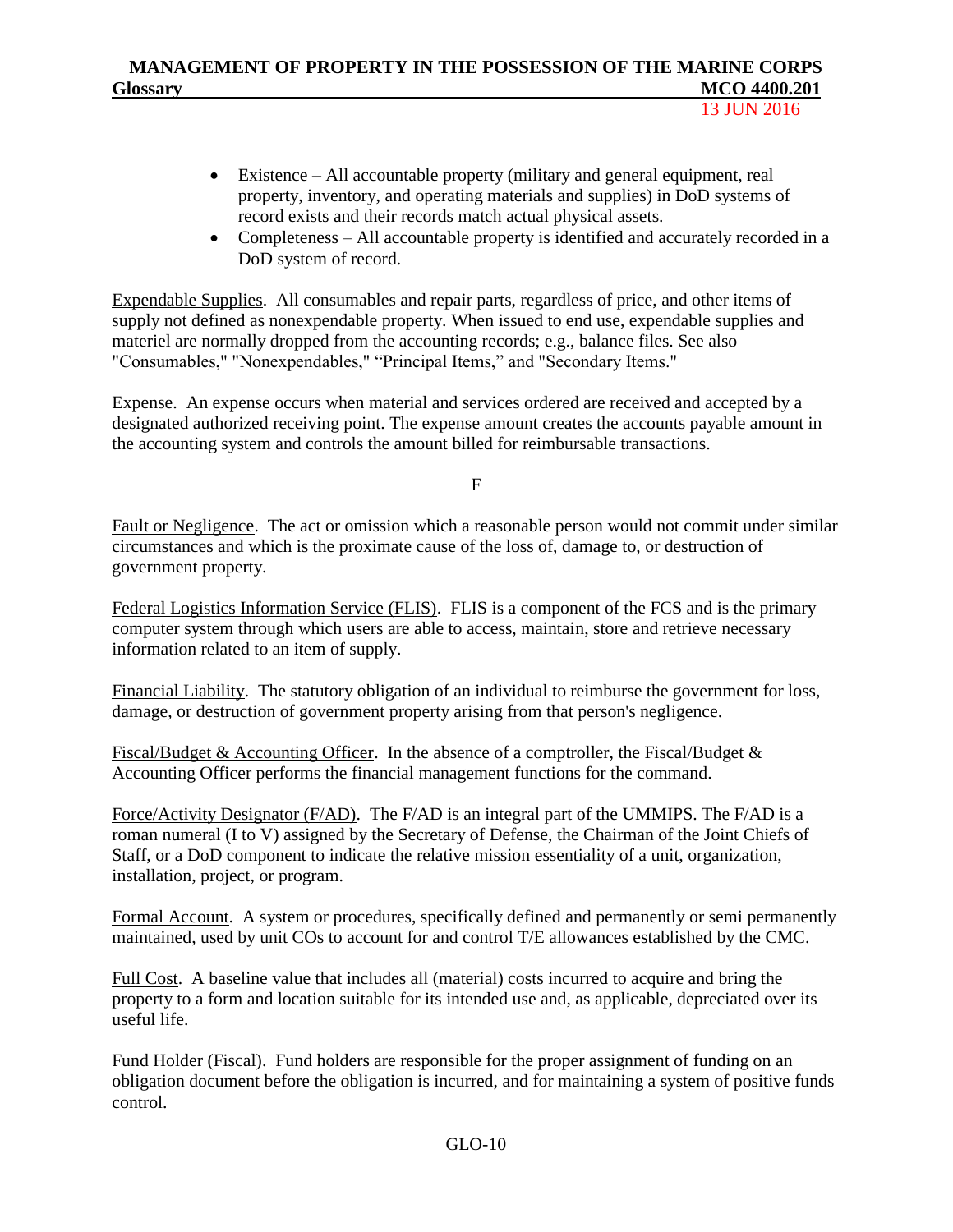G

Garrison Retail Support Activities. Garrison retail support activities are established at installations to provide material support for low-cost, fast-moving commodity areas and general support items such as office type supplies, cleaning supplies, etc. They consist of a collection of various RSAs, including any combination of the following types of customer outlets: self-service centers, shop stores, subsistence accounts, and ammunition dumps.

Garrison Mobile Equipment (GME). GME is used to perform transportation and automotive maintenance functions at Marine Corps facilities. Commercially available GME includes passenger vehicles, cargo vehicles, non-tactical material handling equipment, engineer equipment, and railway rolling stock. The Marine Corps classifies GME as a sub-category of general equipment.

Garrison Property. Garrison property is used to provide general government services or goods in the support of end item development, maintenance, storage, and/or to support the operations of a Marine Corps installation and its tenant activities. Garrison property includes, but is not limited to, office equipment, automated data processing equipment, industrial plant equipment, training equipment, special tooling, and special test equipment. The Marine Corps classifies garrison property as a subcategory of general equipment.

General Equipment (GE). General equipment is property of any kind (i.e., general PP&E) except real property (land and improvements to facilities). It has an expected useful life of two or more years; is not intended for sale in the ordinary course of business; does not ordinarily lose its identity or become a component part of another article; and is available for the use of the reporting entity for its intended purpose. It may be tangible, having physical existence, or intangible, having no physical existence, such as copyrights, patents, or securities. General equipment consists of, but is not limited to, military equipment, garrison property, and garrison mobile equipment. Synonymous with "Personal Property."

General Property, Plant and Equipment (PP&E. General PP&E is a category of PP&E which is used in providing goods or services, or supports the mission of the entity, and has one or more of the following characteristics: (1) could be used for alternative purposes (e.g., by other DoD or federal programs, state or local governments, or nongovernmental entities), but it is used to produce goods or services, or to support the mission of the entity; (2) is used in business-type activities; and (3) is used by entities in activities whose costs can be compared to those of other entities performing similar activities (e.g., federal hospital services in comparison to commercial hospitals). General PP&E examples include but are not limited to real property, general equipment, construction in progress, assets under capital lease, leasehold improvements, and internal use software. General PP&E excludes OM&S, items in which the department has a reversionary interest, stewardship PP&E, stewardship investments (nonfederal physical property), and items that should be expensed as research, development, test, and evaluation costs, unless they are associated with the development of an end item that is produced for operational use.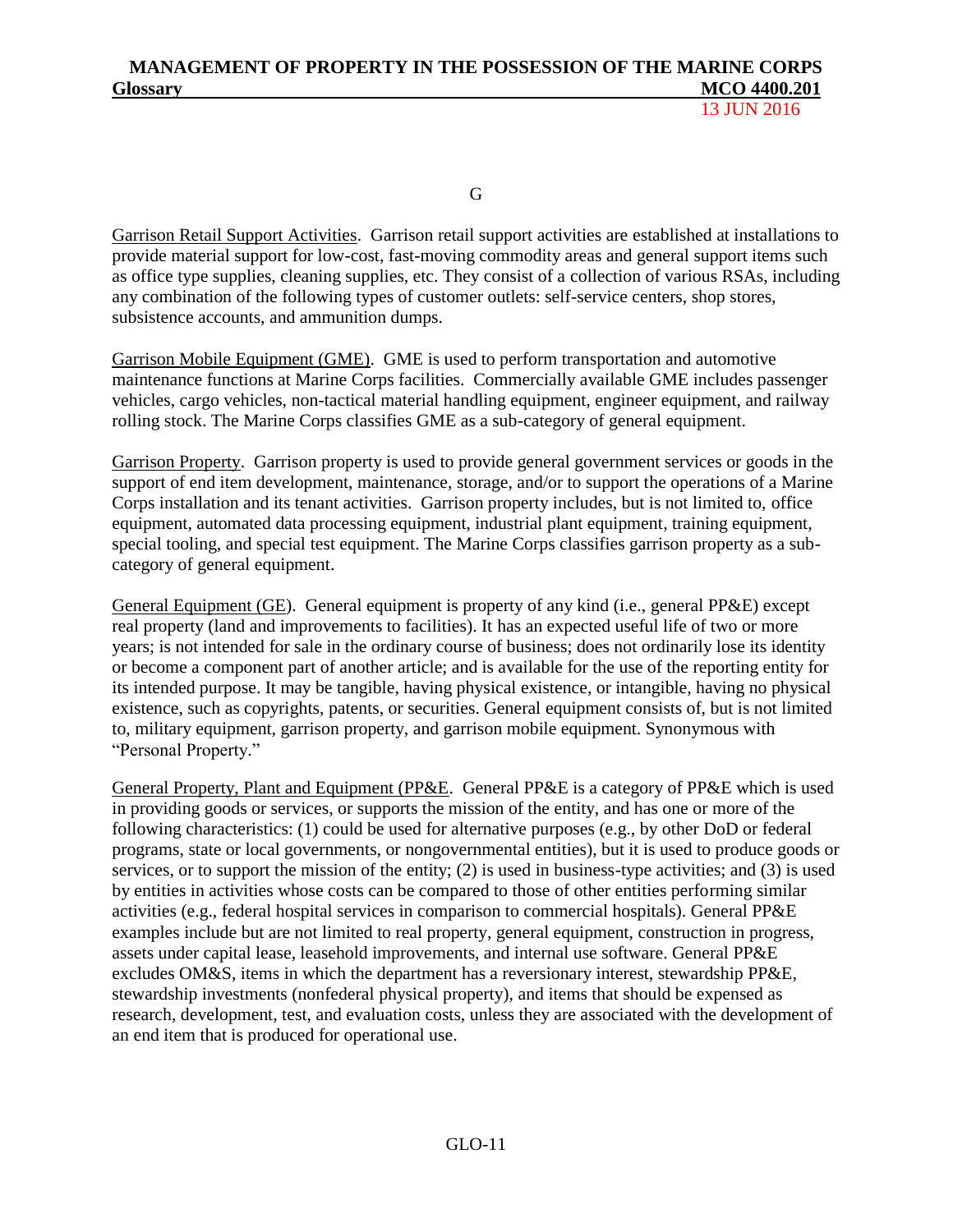13 **ILIN 2016** 

Global Combat Support System-Marine Corps. GCSS-MC is a Marine Corps specific logistics chain management system which provides cross-functional information to enhance ground supply and maintenance operations. The Marine Corps utilizes GCSS-MC as a military equipment APSR.

Government Commercial Purchase Card (GCPC). The program is intended to streamline small purchase methods; minimize paperwork; eliminate impress fund transactions; streamline payment processes; and simplify the administrative effort associated with traditional and emergent purchase of supplies and services below an established micro-purchase threshold. Note: this is synonymous with the government purchase card (GPC).

Government-Furnished Property (GFP). GFP is property in the possession of, or directly acquired by, the government and subsequently furnished to the contractor (includes sub-contractors and alternate locations) for performance of a contract. DoD components shall establish and maintain records and accountability for property (of any value) furnished to contractors as GFP. Categories of GFP include: GFE and GFM.

Government-Furnished Equipment (GFE). A sub-category of GFP defined as property (i.e., PP&E) furnished to a contractor by DoD, which is used in producing an end product. It is not consumed, but is returned in the same form at the end of the contract.

Government-Furnished Information (GFI). GFI is data and information in the possession of or acquired by the Government and made available to the contractor. For training development contracts, proponents will most commonly provide the contractor with GFI in the form of outputs from the in-house performance of previous SAT phases. For example, if a proponent decides to contract out the development of a training course, the proponent would provide the contractor with the analysis and design data as critical inputs to the development phase.

Government-Furnished Material (GFM). A sub-category of GFP defined as inventory or OM&S furnished to a contractor as government property. GFM may be incorporated into or attached to a deliverable end item or may be consumed or expended in performing a contract. GFM does not include material sold by the government to a contractor, equipment, special tooling, special test equipment or real property.

Government Property (GP). GP is all property (e.g., real and personal, including facilities, materiel, special tooling, special test equipment, and agency-peculiar property) owned by or leased to the government, acquired by the government under the terms of the contract, or property acquired by the contractor for performing a contract and to which the Government has title. It includes Operating Materials and Supplies (OM&S); Inventory; and Property, Plant and Equipment (PP&E). Unless specified, all references to property refer to these three categories.

Government Purchase Card (GPC). The program is intended to streamline small purchase methods; minimize paperwork; eliminate impress fund transactions; streamline payment processes; and simplify the administrative effort associated with traditional and emergent purchase of supplies and services below an established micro-purchase threshold. Note: this is synonymous with the government commercial purchase card (GCPC).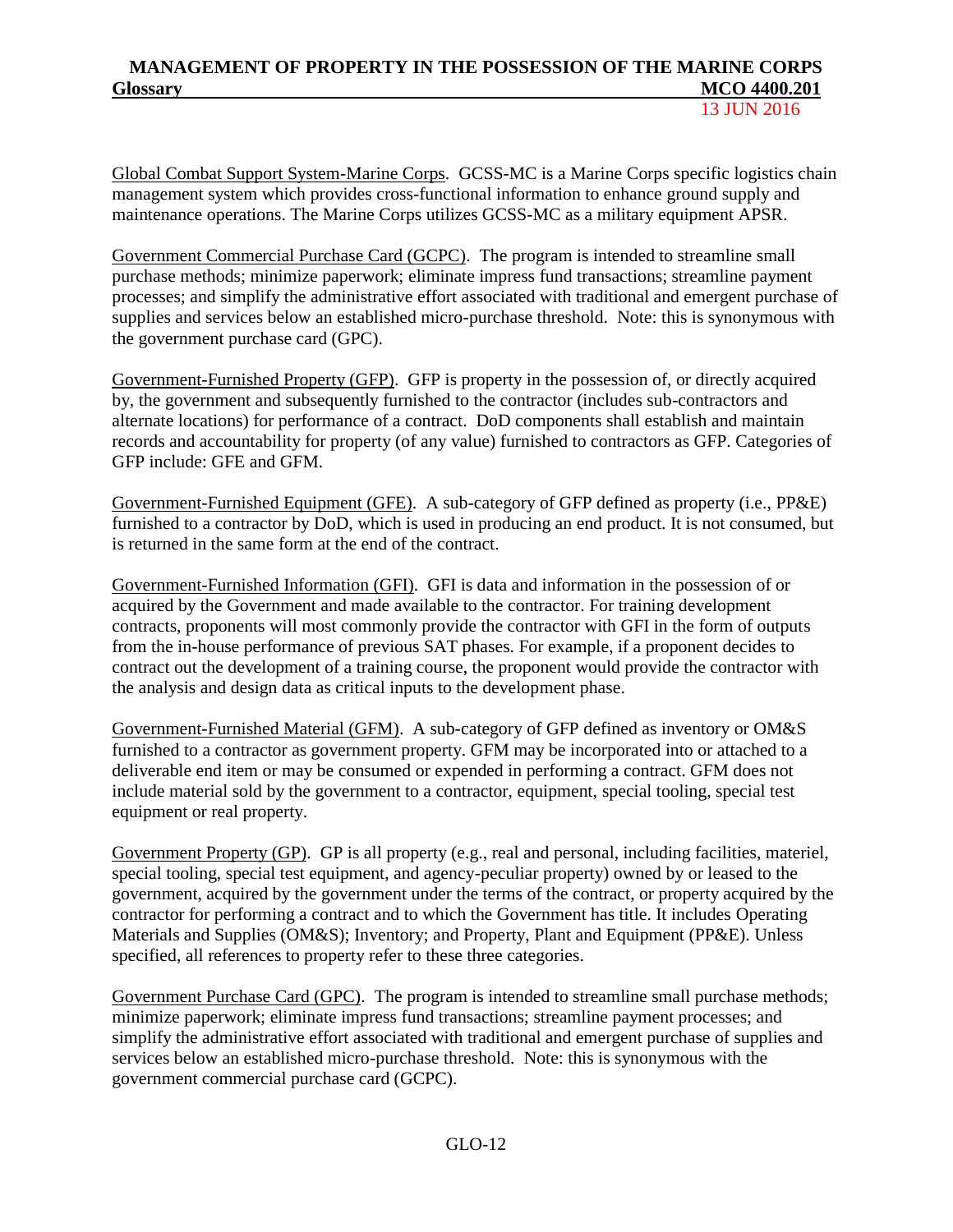13 **ILIN 2016** 

H

Heritage Asset. A category of stewardship PP&E recognized to be assets of historical or natural significance; cultural, educational, or artistic importance; or possess significant architectural characteristics. They are expected to be preserved in museums or registered with the Naval Historical Center or the NMMC. Display equipment is not considered a heritage asset.

I

Inert. Formally reactive munitions that have had the reactive characteristic removed.

Information System. The organized collection, processing, transmission, and dissemination of information in accordance with defined procedures, whether automated or manual. Information systems include non-financial, financial, and mixed systems. See also "Accountable Property System of Record."

Initial Issue Provisioning (IIP). The process that establishes the range and quantity of initial support items, to include principal and secondary items, required to support military equipment for that period of time which extends from placing the military equipment in service until full responsibility for support can be assumed by the supply system through routine replenishment.

Intermediate-level Inventory. An inventory required between the consumer and wholesale levels of inventory for support of a defined geographic area or for tailored support of specific consumer organizations or activities.

Internal Controls. Relates to an organization's system of internal control that is designed to provide reasonable assurance of achieving effective and efficient operations, reliable financial and performance reporting, and compliance with applicable laws and regulations. Internal controls comprise the plans, policies, methods, and procedures used to meet the organization's mission, goals, and objectives. Internal controls include the processes and procedures for planning, organizing, directing, and controlling program operations, and management's system for measuring, reporting, and monitoring program performance.

Internal Temporary Loans. Internal temporary loans include the loaning of organic equipment from an owning Marine Corps unit to another Marine Corps unit within the same MARFOR and will be tracked using the APSR.

Investigation. Means of determining the facts related to loss, damage, or destruction of property; determining the present condition of such property; receiving recommendations as to disposition, retention, and further accountability for such property; and/or determining the responsibility for loss, damage, or destruction of property.

Inventory. Materiel, titled to the U.S. Government, held for sale or issue, held for repair, or held pending transfer to disposal. This definition covers the same population of items as the definition for inventory in chapter 4 "Inventory and Related Property," of DoD 7000.14-R, Volume 4. Inventory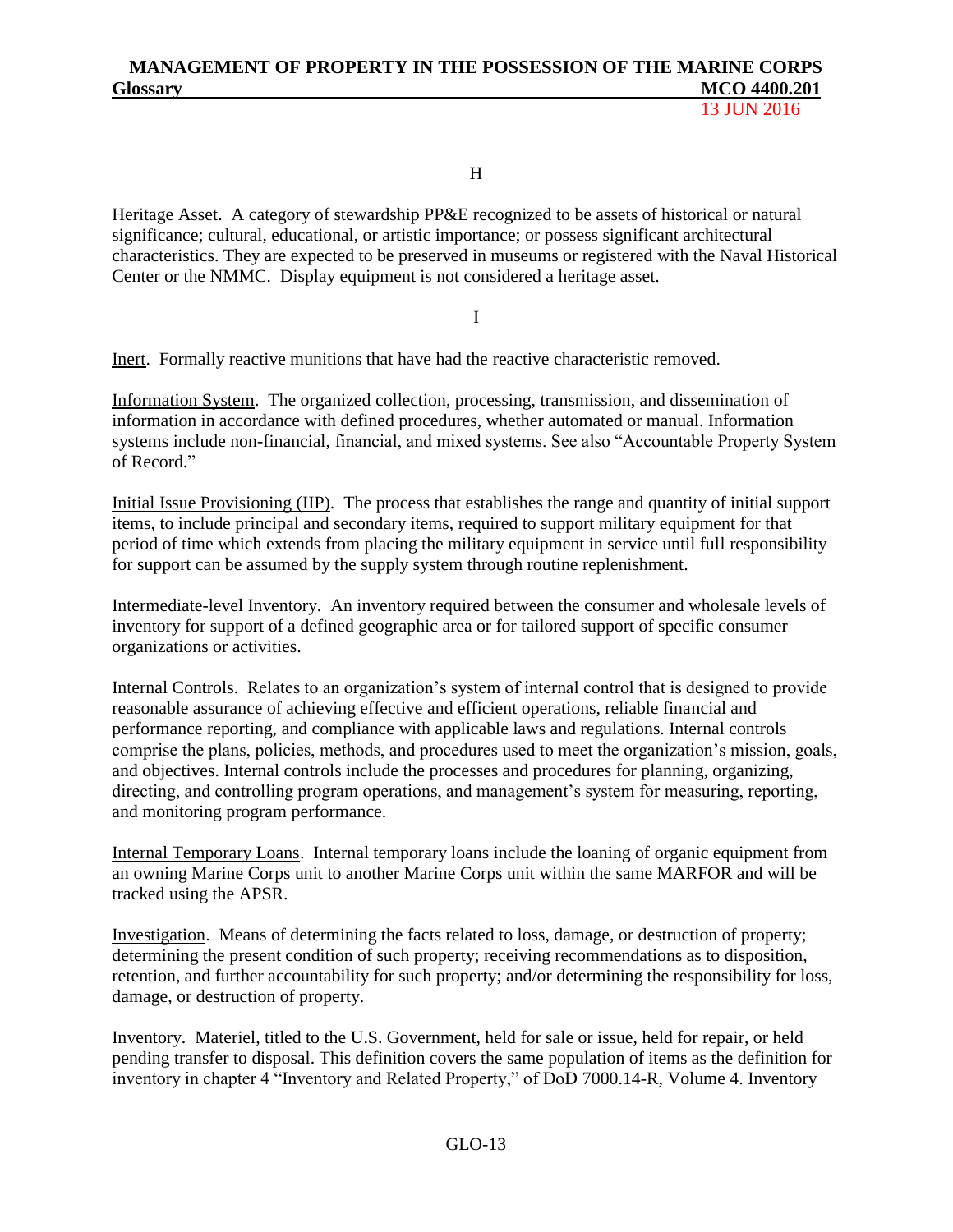13 **ILIN 2016** 

does not include tangible personal property to be consumed in normal operations, or operating materials and supplies.

Inventory Adjustments. Changes made to the accountable property record when the record and the physical count do not agree. All such changes require specific approval and documentation to support the adjustment, normally to include the results of reconciliation efforts to determine and resolve the cause of such disagreement, or a completed evaluation and investigation for lost, damaged, destroyed, or stolen property.

Inventory Control Point (ICP). An organizational unit or activity within the DoD supply system that is assigned the primary responsibility for the materiel management of a group of items either for a particular Military Service or for the Department of Defense as a whole. In addition to materiel management functions, an ICP may perform other logistics functions in support of a particular Military Service or for a particular end item (e.g., centralized computation of retail requirements and engineering tasks associated with weapon system components). Marine Corps Logistics Command serves as the ICP for the Marine Corps.

### J

Joint Urgent Operational Needs Statement (JUONS). An urgent operational need identified by a COCOM involved in an ongoing named operation. A JUON's main purpose is to identify and subsequently gain Joint Staff validation and resourcing of a materiel solution, usually within days or weeks, to meet a specific high-priority combatant commander need.

#### K

### $\mathbf{L}$

Liability. The state of being responsible or answerable for the loss, damage, or destruction of government property.

Lifecycle Management. A management process, applied throughout the life of a system, which bases all programmatic decisions on the anticipated mission-related economic benefits derived over the life of the system. This encompasses the acquisition program, in-service support and sustainment, modernization, and final disposal.

Limited Technical Inspection (LTI). A maintenance inspection directed to determine the current condition of equipment, or the level and extent of maintenance required to restore equipment to a specified condition.

Liquidation. A liquidation is the payment for goods or services that were ordered and received. Liquidations or payments are made after the finance officer receives an invoice from a vendor or government agency requesting payment.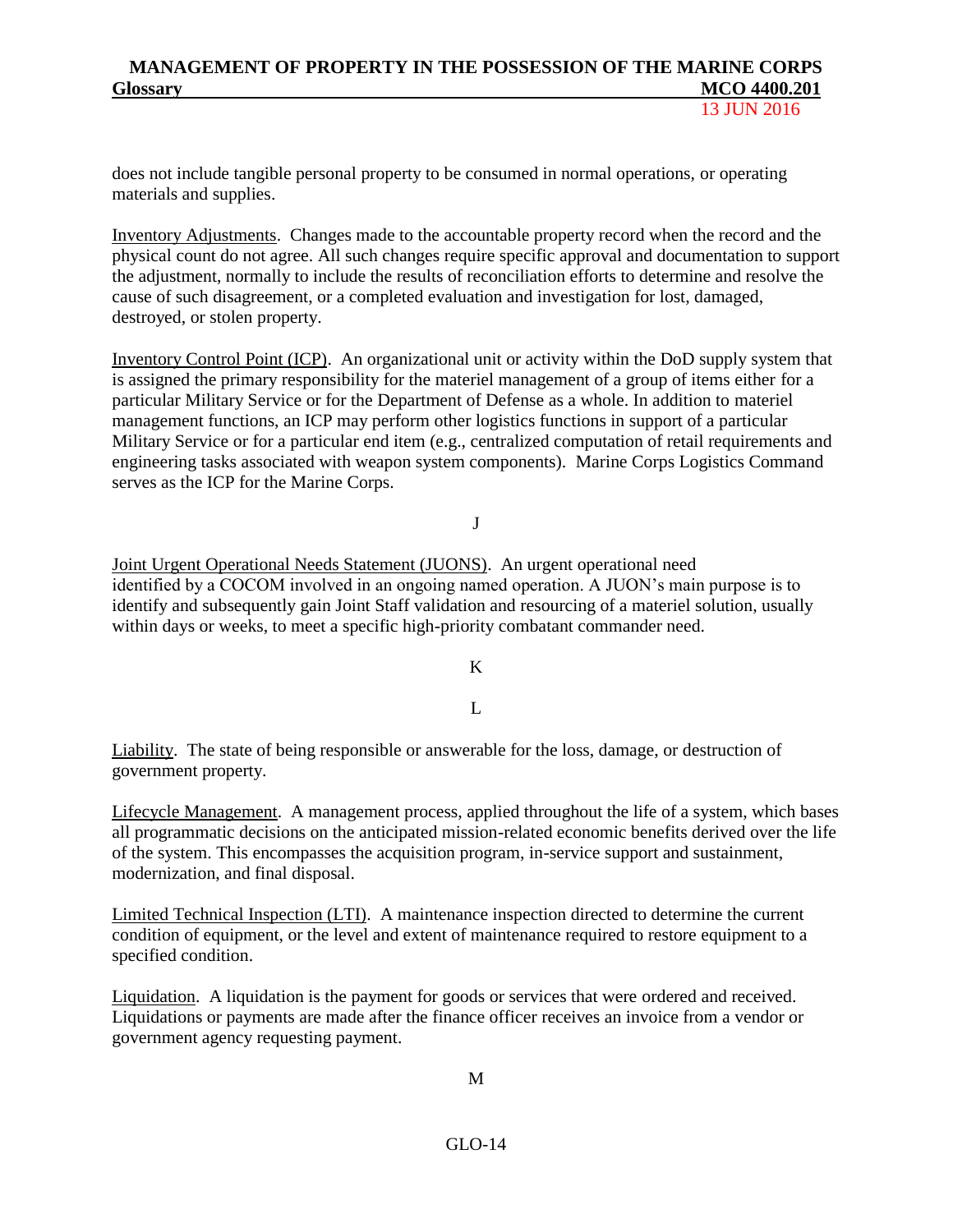13 JUN 2016

Management Control Activity (MCA). Each DoD Component authorizing the use of DoD materiel by contractors shall establish one or more MCAs to maintain control over all requisitions submitted to the DoD wholesale supply system by contractors and by DoD Component activities when requisitions indicate shipment to a contractor. In addition, the CMC has designated and charged the MCA with the property accountability function for all Marine Corps property in the possession of a third party (i.e., GFP or external Marine Corps agencies). CMC has designated MARCORLOGCOM and MARCORSYSCOM as MCAs for the Marine Corps.

Manual for Courts Martial (MCM). The MCM is the official guide to the conduct of courts-martial in the United States military.

Marine Corps Controlled Item Code (CIC). A Marine Corps specific single digit/alpha numeric code used in SASSY and SCS to identify items which require specific control.

Marine Corps Manual (MARCORMAN). The MARCORMAN is the basic publication of the United States Marine Corps issued by the CMC and approved by the SSECNAV. It is a regulatory publication for the DoN as defined in U.S. Navy Regulations. The MARCORMAN is binding upon all persons in the DoN in matters concerning marines and the Marine Corps.

Marine Corps Prepositioning Program - Norway (MCPP-N). The MCPP-N includes selected items of equipment prepositioned for training and MAGTF contingency use.

Marine Corps Property. Property is defined as "anything that may be owned." Marine Corps property includes Operating Materials and Supplies (OM&S); Inventory; and Property, Plant and Equipment (PP&E). Unless specified, all references to property refer to these three categories.

Marine Corps Stock Number (MCSN). A MCSN is a 13-digit designator assigned by MARCORLOGCOM to support numerous non-traditional support methodologies, such as CLS, justin-time inventory and out-of-stores initial issue. The MCSN provides a capability that uniformly records item information in all DoD supply chain systems. A MCSN will only be assigned when it is neither possible nor practical to assign a NSN or the item is considered to be excluded from FCS as indicated in DoD 4100.39-M, "Federal Logistics Information System (FLIS) Procedures Manual".

Maritime Prepositioning Ships (MPS). Government-owned and government/contractor-operated ships, loaded with prepositioned Marine Corps and Navy combat equipment and supplies; organized into Maritime Prepositioning Squadrons (MPSRONs).

Maritime Prepositioning Ships Squadron (MPSRON). A squadron comprised of 6 of the 12 government-owned and government/contractor-operated ships, loaded with prepositioned Marine Corps and Navy combat equipment and supplies.

Material. Property that may be consumed or expended during the performance of a contract, component parts of a higher assembly, or items that lose their individual identity through incorporation into an end-item. Material does not include equipment, special tooling, special test equipment, or real property.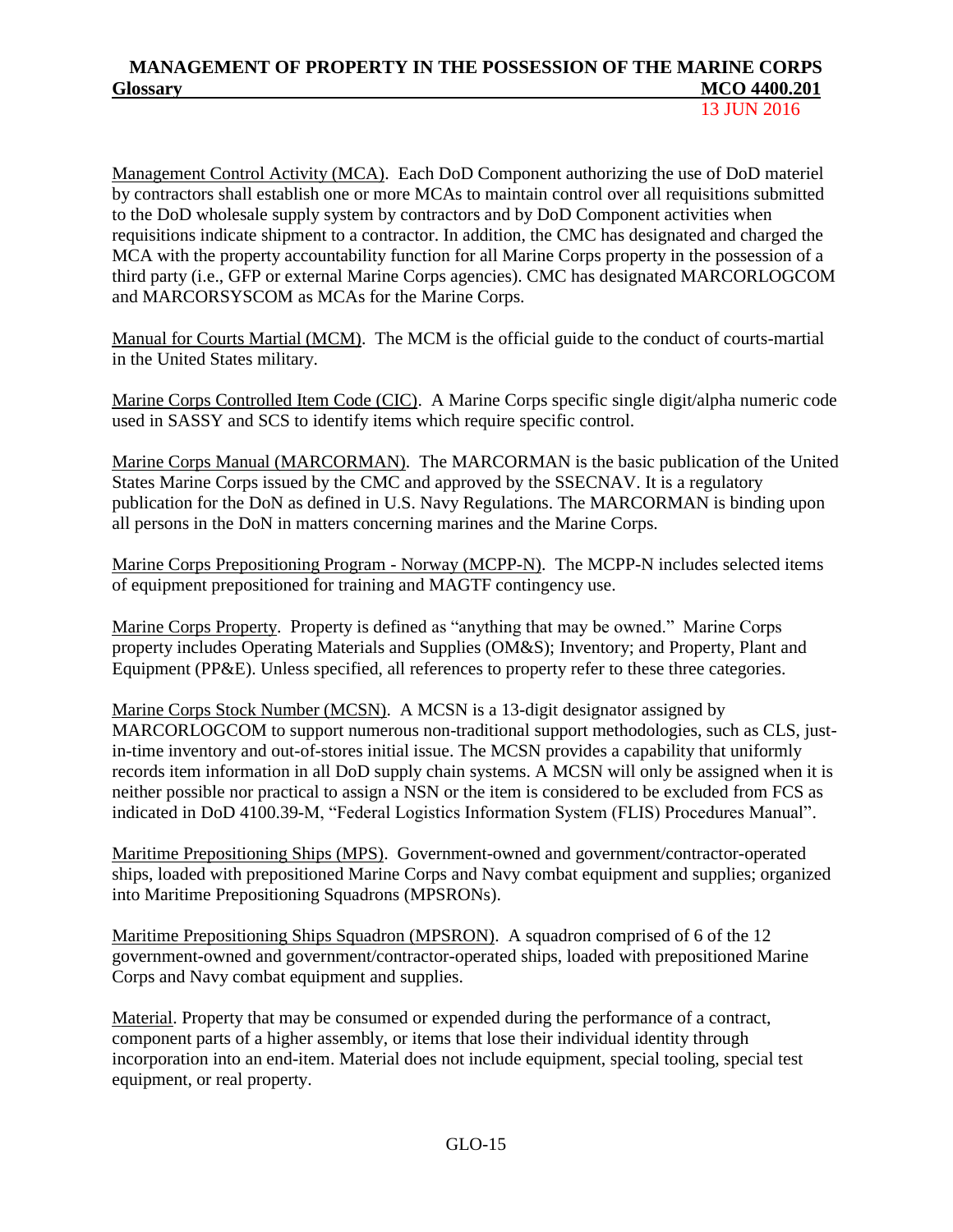Materiel. Materiel includes all items necessary to equip, operate, maintain, and support military activities without distinction as to its application for administrative or combat purposes, excluding real property, installations, and utilities. Materiel is either serviceable (i.e., in an issuable condition) or unserviceable (i.e., in need of repair to make it serviceable).

Materiel Management. Continuing actions relating to planning, organizing, directing, coordinating, controlling, and evaluating the application of resources to ensure the effective and economical support of military forces. It includes provisioning, cataloging, requirements determination, acquisition, distribution, maintenance, and disposal. The terms "materiel management," "materiel control," "inventory management," "inventory control," and "supply management" are synonymous.

Materiel Obligation. That unfilled portion of a requisition (for a stocked or non-stocked item) that is not immediately available for issue but is recorded as a commitment for a future issue, either by direct delivery from a vendor or back-ordered from stock.

Materiel Obligation Validation (MOV). A DoD-mandated program which requires reconciliation/validation of supply source materiel obligation records with the due-in records of requisitioning activities. The MOV assists in highlighting the continuing need for overage requisitions eligible for cancellation.

Military Equipment (ME). A type of general equipment and includes weapon systems that can be used directly by the Armed Forces to carry out battlefield missions. The Marine Corps will assign a Table of Authorized Materiel Control Number (TAMCN) to all ME. Marine Corps examples include: combat vehicles, tanks, artillery and crew serve weapons. ME also includes Marine Corps procured research and development equipment (e.g. prototypes, test gear, Engineering Development Models).

Mission Critical Assets (MCA). Mission Critical Assets are accountable property broadly defined as Military Equipment (ME), Real Property (RP), General Equipment (GE), Inventory (INV), and Operating Materials and Supplies (OM&S).

N

National Item Identification Number (NIIN). The NIIN is the last nine digits of the NSN that differentiates each individual supply item from all other supply items. The first two digits signify the National Codification Bureau that assigned the NIIN, while the last seven digits are non-significant and are sequentially assigned by the FLIS.

National Stock Number (NSN). The NSN is a 13-digit number that is used to identify items, and is assigned by FLIS to convey specific information about an item of supply. It is comprised of the FSC, which is four digits, and the NIIN, which is nine digits. NSN/NIINs will be assigned to items of supply in the FSS that are recurrently used, bought, stocked, managed, or distributed. These items will be named, described, classified, and numbered through the cataloging process so that only one distinctive combination of numerals (an NSN/NIIN) identifies the same item throughout the FSS. This includes, but is not limited to, items selected for central management, procurement, and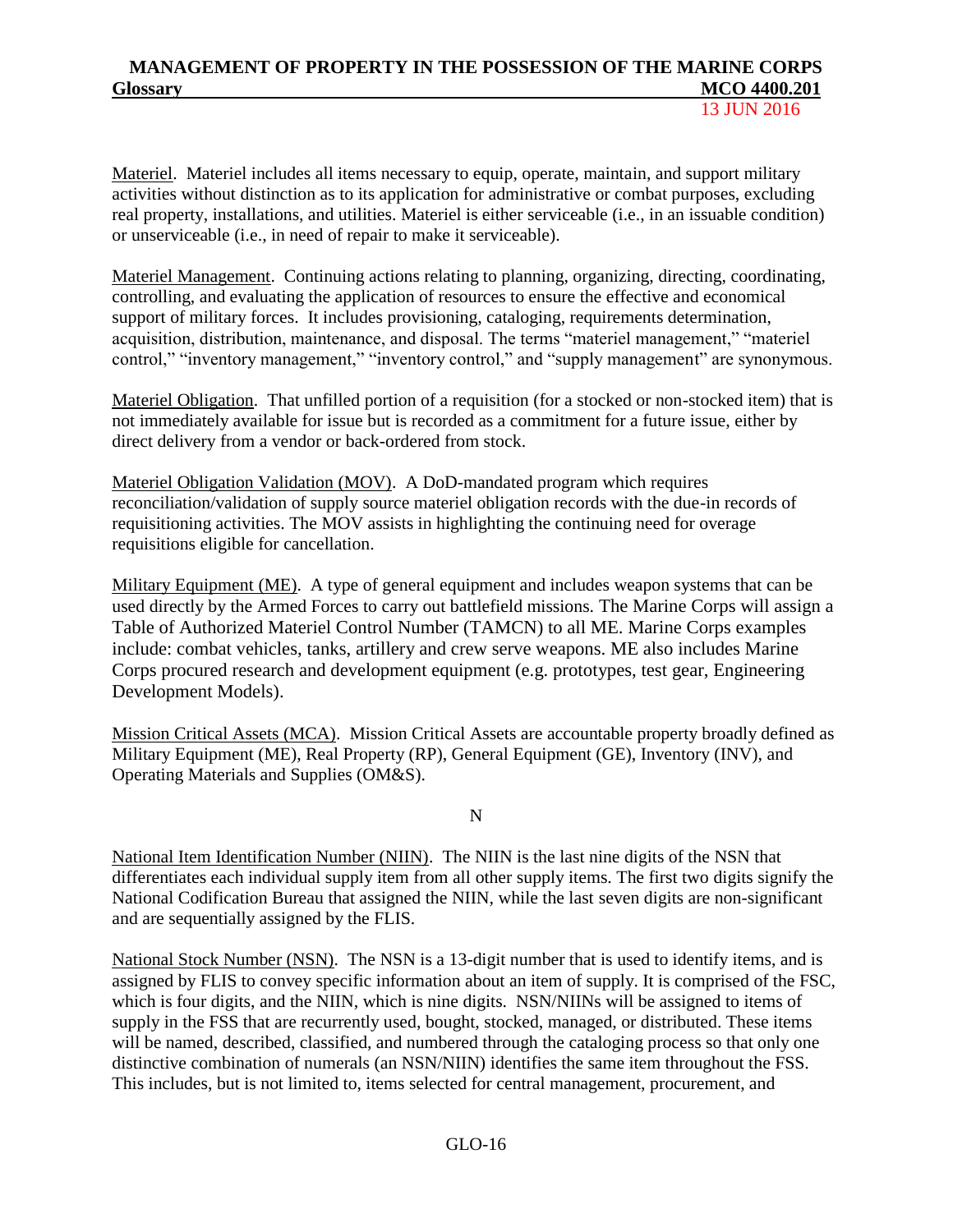stockage, including both centrally and locally procured items, and items stocked in the main or consumer, retail, or wholesale installation to provide supply support to local requisitions.

Nonexpendable Supplies. Materiel which, after issue, is not chemically or physically altered with use to such an extent that would preclude economical reuse of its original purpose and/or which is normally returned to a storage or industrial activity for repair. Nonexpendable supplies do not lose their identity in the process of work or in the rendering of services, this includes weapons, vehicles, machines, tools, furniture, instruments, etc. Nonexpendable property requires formal supply accounting down to the user level throughout the life of the asset.

Non-Standard Equipment (NS-E). NS-E is non-expendable general equipment that is rapidly acquired and fielded to bridge mission capability gaps to meet urgent warfighter or garrison requirements. It can be assigned any TAMCN commodity designator and will always have a MCSN assigned rather than a NSN/NIIN catalogued within FLIS. If an item has an NSN catalogued in FLIS, it is not considered NS-E. NS-E can be categorized as military equipment (tactical NS-E) or garrison property (non-tactical NS-E).

Non-Tactical Non-Standard Equipment (NS-E). General equipment commercially purchased to support administration, base operations functions, and garrison support services. This includes government owned NS-E used by service support contractors provided as GFP. Non-tactical NS-E is not considered for program of record candidacy and will be accounted for as garrison property. The following items are considered non-tactical NS-E: garrison use only administrative property, display equipment, band equipment, and ceremonial weapons.

O

Obligation. A definite commitment that creates a legal liability of the government for the payment of goods and services ordered or received, or a legal duty on the part of the United States that could mature into a legal liability by virtue of actions on the part of the other party beyond the control of the United States. Payment may be made immediately or in the future. An agency incurs an obligation, for example, when it places an order, signs a contract, awards a grant, purchases a service, or takes other actions that require the government to make payments to the public or from one government account to another. Once funds are obligated, the official unobligated available balance of the fund manager's account is decreased. An obligation may be de-obligated when both parties agree and supporting documentation is provided to update the accounting system.

Operating Force (OPFOR). OPFORs include all elements of the MAGTF except for the SE.

Operating Materials and Supplies (OM&S). OM&S consists of tangible property to be consumed in normal operations. OM&S shall be categorized as: held for use; held in reserve for future use; held for repair; or excess, unserviceable and obsolete. Excluded are (a) goods that have been acquired for use in constructing real property, (b) stockpile materials, and (c) inventory held for sale. Reparables and consumables that are not for sale are considered OM&S.

Operating Level (OL). The quantity of materiel required to sustain operations during the interval between the initiation of replenishment action and the arrival of successive replenishment shipments.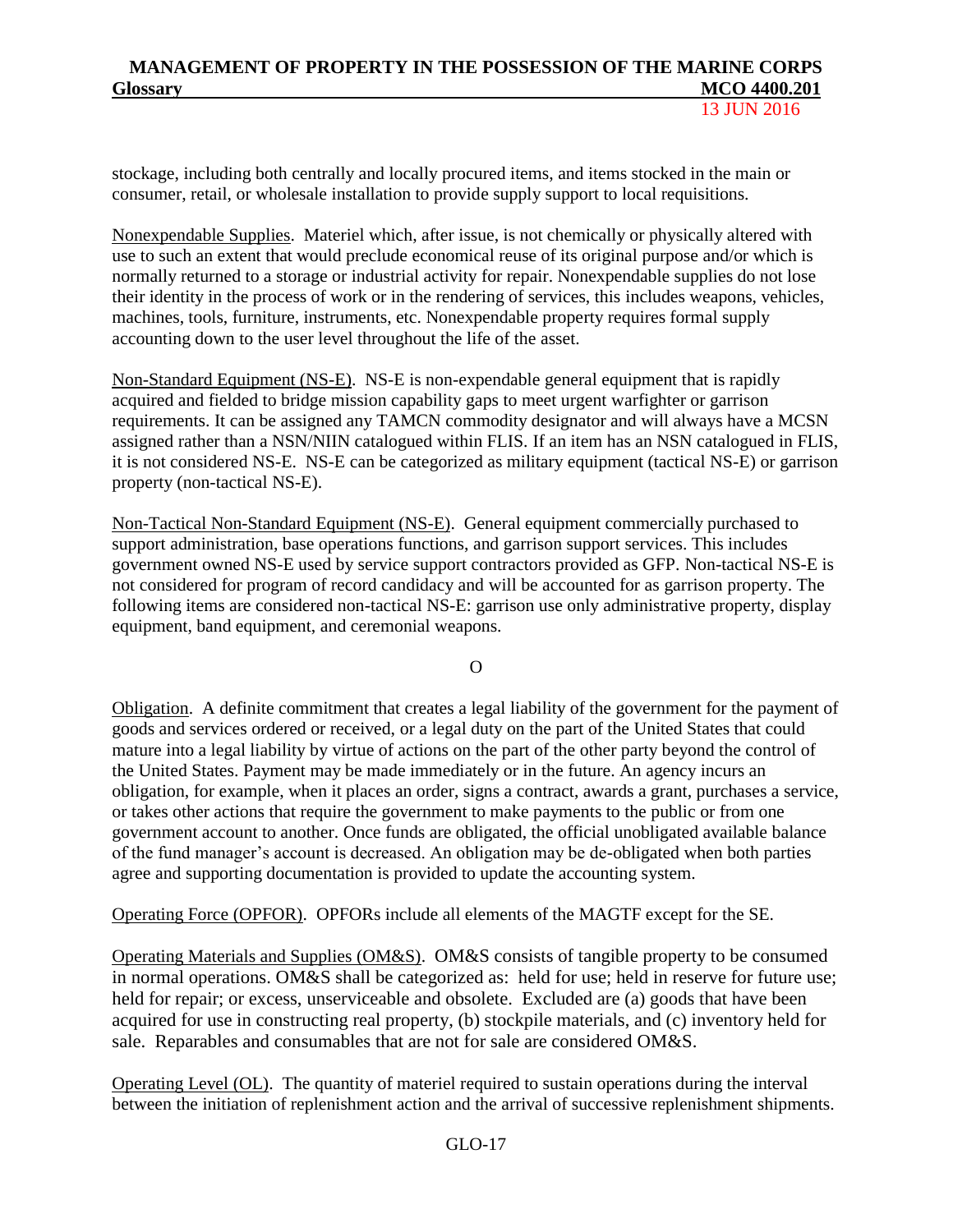Operating Stock. Those quantities of expendables and nonexpendables which are not allowance items but are authorized to support mission requirements based on usage or authorized protected levels.

P

Personal Property. Personal property is property of any kind (i.e., general PP&E) except real property (land and improvements to facilities). It has an expected useful life of two or more years; is not intended for sale in the ordinary course of business; does not ordinarily lose its identity or become a component part of another article; and is available for the use of the reporting entity for its intended purpose. It may be tangible, having physical existence, or intangible, having no physical existence, such as copyrights, patents, or securities. Personal property consists of, but is not limited to, military equipment, garrison property, and garrison mobile equipment. Synonymous with "general equipment."

Physical Inventory. The verification of property existence, accountable property record completion, location, and quantity. The process may also involve verifying additional information, performing reconciliations, and modifying APSR.

Pilferable Items. Items which are easily transportable or concealable; have a ready resale value or application to personal possession; and are subject to theft. These items include television sets, monitors, computers, electrical devices with data input and output on a flat information display tablet (tablet pc, personal digital assistant), video communication systems, desktop appliances and pc video conferencing systems (e.g., Tandberg, etc.), mobile telephones, projectors, global positioning navigation equipment, commercial tents or shelters. Pilferable property requires formal supply accounting down to the user level throughout the life of the asset. See "Regulated Item" and "Controlled Item."

Pilferage Code. A CIIC cataloged code indicating the materiel is a pilferable item. Refer to paragraph 12 of chapter 2 for more information on the pilferage code.

Principal Item. An end item or a replacement assembly of such importance to operational readiness that management techniques require centralized individual item management throughout the supply system to include items stocked at depot level, base level, and using unit level. Principal items do not include complete aircraft, ships, tanks, helicopters, other combat and tactical vehicles, intercontinental ballistic missiles, intermediate range ballistic missiles, or space vehicles.

Priority Designator (PD). A two-digit numerical value derived from combining the appropriate F/AD and the appropriate urgency of need. Each force/activity can choose normally from only three priority designators.

Probable Cause. Reasonable ground for belief, especially on justifying legal procedures against a person.

Property. Property is defined as anything that may be owned. As used in the military establishment, this term is usually confined to "tangible property," including real estate and material. For special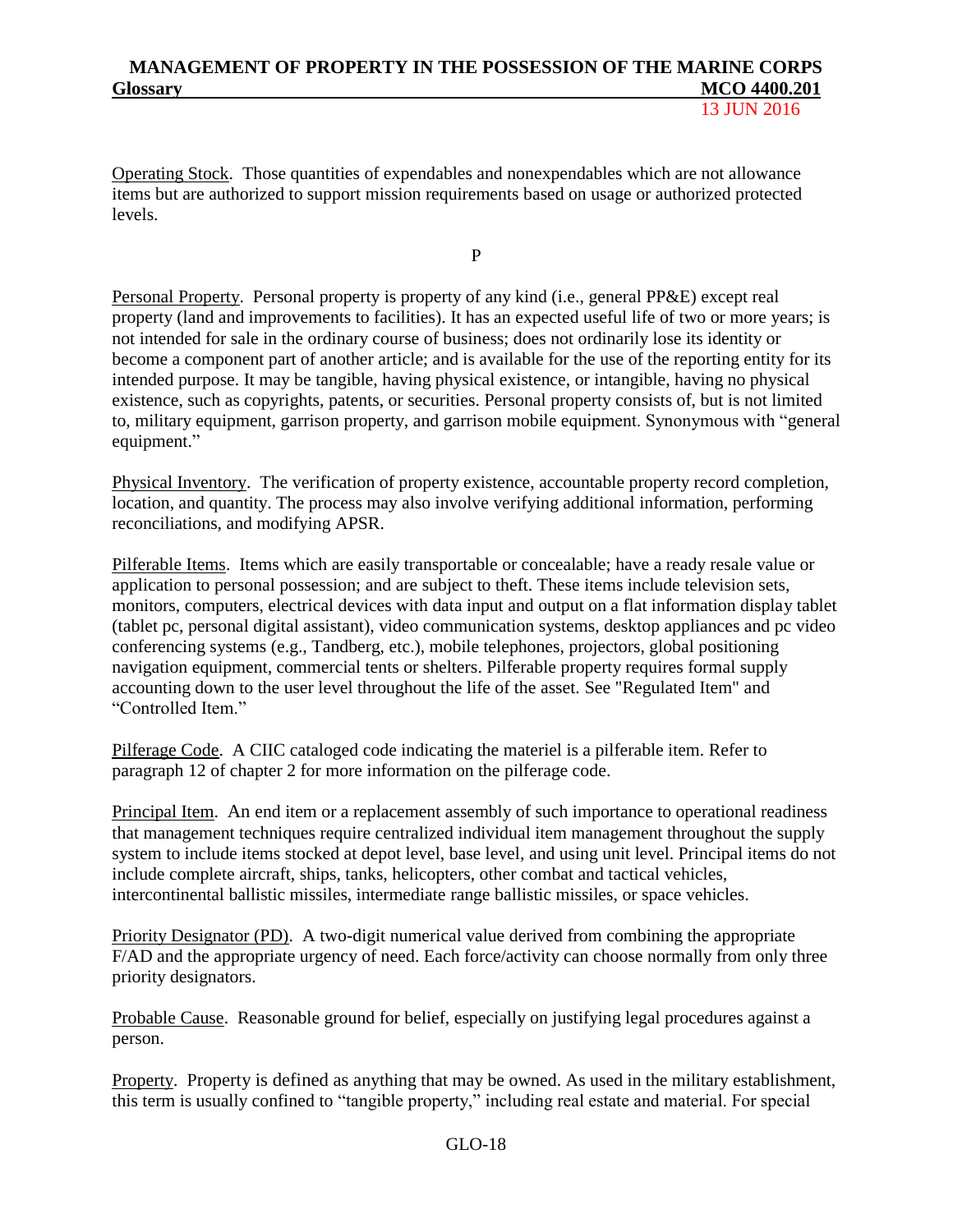13 **ILIN 2016** 

purposes and as used in certain statutes, this term may exclude such items as the public domain, certain lands, certain categories of naval vessels and records of the Federal Government.

Property Accountability. The responsibility to ensure security and conscientious inventory management of actual property. This obligation, imposed by public law, requires the maintenance of accurate records of personal property assets, and the conduct of physical inventories to reconcile property records. It also includes maintaining an audit trail for applicable physical property and financial transactions.

Property Control. The physical and administrative protection of property assets to include security, location, identity, and recordation of property transactions. It also includes the care and protection of property, physical inventory, and processing of property transactions.

Property Custodian. An individual appointed in writing, who accepts custodial responsibility for property, typically by signing a hand-receipt. The property custodian is directly responsible for the physical custody of accountable property under their control.

Property, Plant and Equipment (PP&E). PP&E is defined as tangible assets that (1) have an estimated useful life of two or more years, (2) are not intended for sale in the ordinary course of business, and (3) are intended to be used or available for use by the entity. PP&E consists of two categories: General PP&E and Stewardship PP&E.

Protected Levels. That portion of authorized on hand stocks not authorized for issue unless certain criteria, specified in current directives, are met. In certain instances, items designated as protected stock are exempt from being excess.

Provisional Unit. A service or combatant commander-directed temporary assembly of personnel and equipment organized for a limited period of time for accomplishment of a specific mission. Provisional units are identified by PP&O-provided UICs. Examples are a Special Purpose MAGTF or a named organization approved by HQMC.

Purchase Request Builder (PR Builder). PR Builder is the Marine Corps' web-based enterprise-wide electronic procurement generator system for in-garrison requirements. PR Builder automates the process of generating, tracking, and submitting PR from anywhere in the world where internet access is available through a web browser and shall be used in non-contingency environments. It is available to anyone in the purchase request process and allows for fast and easy access to purchasing data. PR Builder interfaces real-time with the Marine Corps accounting system, SABRS, to automate the commitment process for all goods and services that are purchased.

Q

R

Range. In determining stock levels, the number of different types of items stocked, regardless of quantity. See "Depth."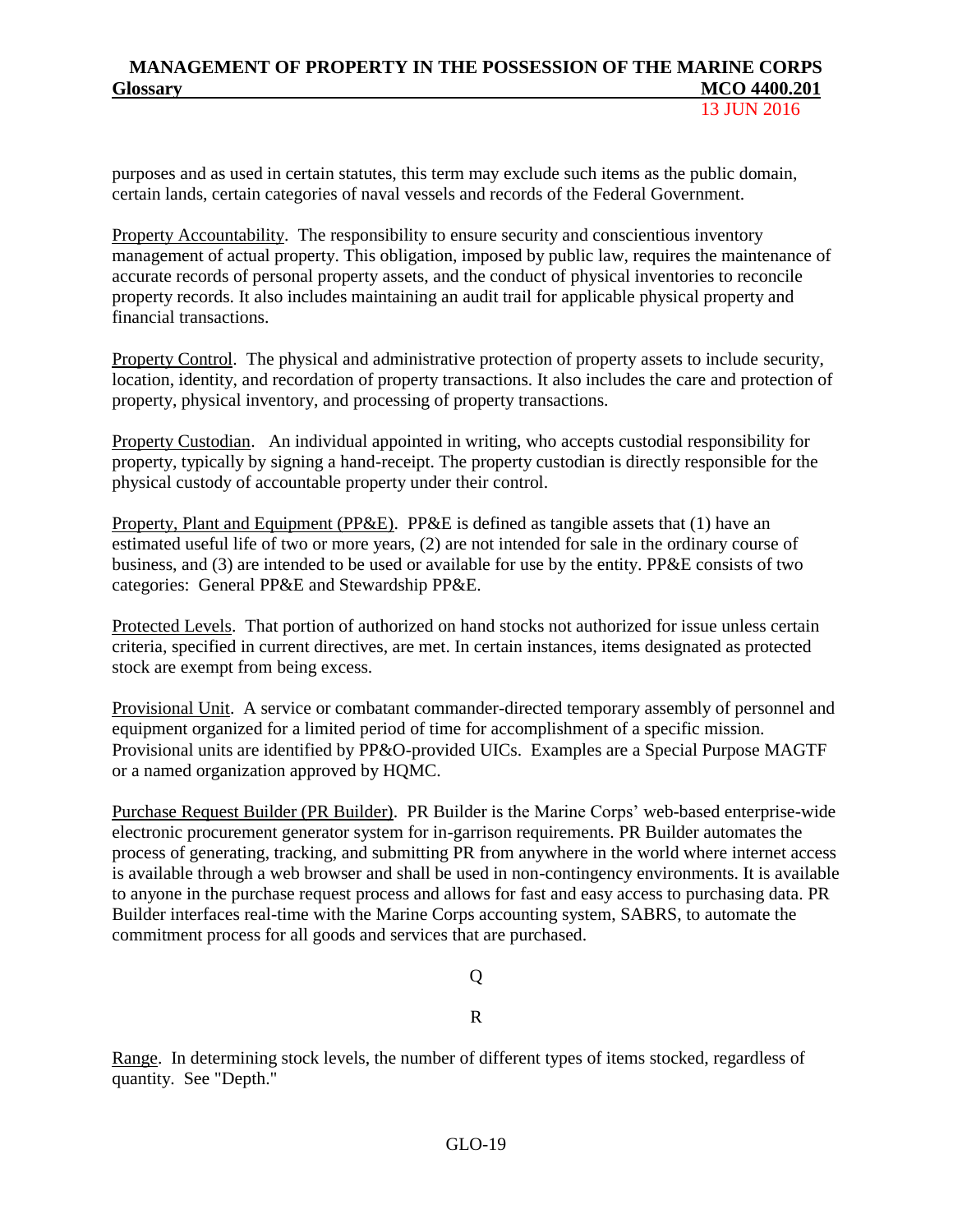13 **ILIN 2016** 

Real Property. A type of general PP&E which includes fixed assets that are comprised of land and the rights to land; buildings to include capitalized additions, alterations, improvements, and rehabilitations; and other structures and facilities. Real property does not include personal property (general and military equipment).

Receipt. A transmission or other acknowledgment made by a receiving entity to indicate that a good, or service has been satisfactorily received. Receipt is often denoted by signing a situation specific form, such as DD Form 250, "Material Inspection and Receiving Report," DD Form 1149, "Requisition and Invoice/Shipping Document," or DD Form 1348-1, "Issue Release/Receipt Document."

Receipt & Acceptor. A departmental accountable official (DAO) which provides timely and accurate receipt data to the Supply Resource Manager/Fund Holder, Fiscal/Budget & Accounting Officer, and/or the Certifying Officer (i.e., quantity and receipt date).

Record. The information, regardless of medium, that details business transactions. Records include all books, papers, maps, photographs, machine-readable materials, and other documentary materials, regardless of physical form or characteristics. Records are made or received by an agency of the United States Government under federal law or in connection with the transaction of public business. Records are preserved or appropriate for preservation by that agency or its legitimate successor as evidence of the organization, functions, policies, decisions, procedures, operations, or other activities of the government or because of the value of data in the record.

Recoverable Item. An item which normally is not consumed in use and is subject to return for repair or disposal.

Reconciliation. The process of aligning the physical count with the quantity posted to the accountable property records, researching discrepancies, and determining inventory accuracy, i.e., calculation of loss or overage rates.

Regulated Item. Any item over which proper authority exercises close supervision of distribution to individual units or commands because the item is scarce, costly, or of a highly technical or hazardous nature. In the Marine Corps, "controlled item" is a term frequently used to describe regulated items.

Repair Part. Any part, subassembly, assembly, or component required for installation in the maintenance or repair of a principal/secondary item, subassembly, or component.

Reparable Inventory. A type of OM&S or inventory which consists of items that can be repaired economically and for which repair (at either field or depot level) is considered in meeting computed inventory requirements. DoD authorizes supply management activity groups to finance reparable items, including their transportation, acquisition, overhaul, progressive maintenance, renovation, rework, repair, manufacture, reclamation, alteration, and/or software support. Reparables can also be in an unserviceable condition when furnished to the contractor for repair, modification, or overhaul. Unserviceable reparables are often referred to as carcasses.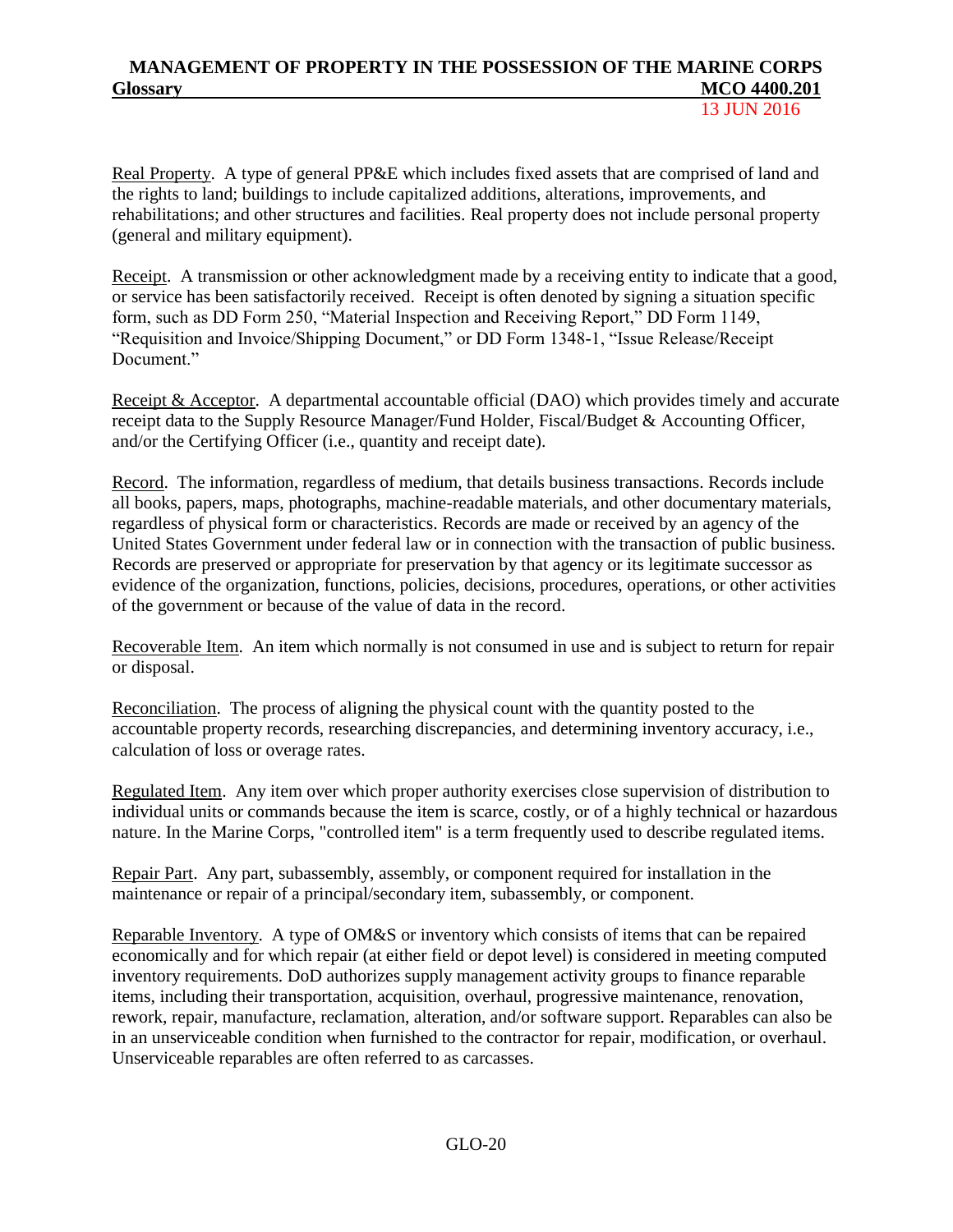13 JUN 2016

Reparable Issue Point (RIP). A RIP is an issue point established as a point of exchange for secondary depot reparables and field level reparables, as defined by the SMRC. Formerly known as maintenance floats, RIPs may preposition assets as required to support geographically separated/deployed units.

Reparable Item. An item which can be reconditioned or economically repaired for reuse when it becomes unserviceable.

Requisition Authority. The lawful authority to obligate appropriated funds whereby accountability and liability for such obligation can be attached to an individual delegated by the CMC to perform such obligations.

Requisition. The process in which a request is validated and entered into a process or system to facilitate its fulfillment (e.g., MILSTRIP, garrison retail support activities, purchase requests, purchase card, etc.) by the Supply Resource Manager and/or their delegated Fund Holder. The requisition action generates an obligation in the fiscal cycle.

Responsibility. The obligation of an individual for proper management, custody, care, and safeguarding of property entrusted to an individual's possession or under their supervision.

Responsible Individual (RI). Sub-custody holders of accountable supplies, originally signed for by the RO/property custodian.

Responsible Officer (RO). An individual appointed by the accountable officer (AO), who accepts custodial responsibility for property, typically by signing a hand-receipt. The RO is directly responsible for the physical custody of accountable property under their control. Synonymous with "property custodian."

Retail Inventory. Supplies/materiel held below the wholesale level (the intermediate and consumer levels of inventory).

S

Safety Level (SL). The quantity required to be on hand to permit continuous operations in the event of minor interruption of normal replenishment or unpredictable fluctuations in demand.

Scrap. Property that has no reasonable prospect of being sold except for the value of its basic materiel content.

Secondary Item. An item of supply that is not defined as a principal item and includes reparable components, subsystems, and assemblies, consumable repair parts, bulk items and material, subsistence, and expendable end items, including clothing and other personal gear.

Sensitive Items. Materiel which requires serialized management due to a high degree of protection and control due to statutory requirements or regulations, such as narcotics and drug abuse items;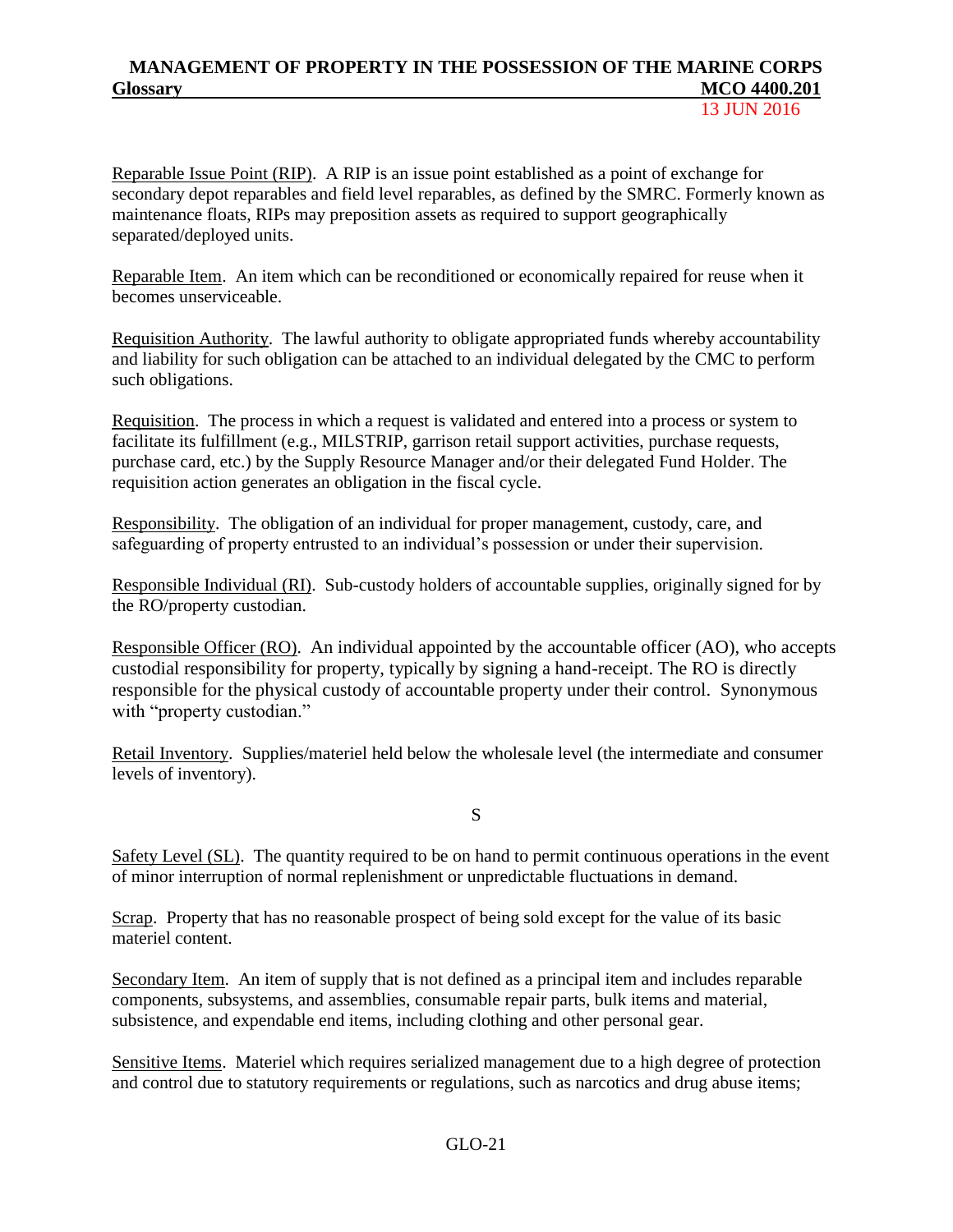precious metals; items which are of high value, highly technical or of a hazardous nature; and AA&E.

Sensitive Item Code. A CIIC cataloged code indicating the materiel is a sensitive item. Refer to paragraph 12 of chapter 2 for a listing of Sensitive Item Codes.

Serialized Item Management (SIM). The serialized management of materiel in the Marine Corps property control systems. MARCORLOGCOM, Program Executive Officers, Product Group Directors, and PMs will ensure that items/NIINs requiring serialized management are registered using the applicable FLIS codes.

Sets, Kits, Outfits and Tools (SKOT). SKOTs are assemblages of components, support items, or mission specific and common tools in a container (bag, pouch, box, chest, van, trailer or shelter) that are used in association. SKOTs are primarily designed to accomplish a specific mission or maintenance function. They are identified, cataloged, authorized and issued as a single unit. They may be made up of components, support items and tools included in more than one class of supply; may include end items; and may include nonexpendable, durable, and expendable components. A SKOT is an item of supply, configuration controlled by a TAMCN or NIIN.

Source, Maintenance, and Recoverability Codes (SMRC). Codes used by all services to indicate maintenance and supply instructions to the various logistics support levels and using commands for the logistics support system, equipment, and end items. These uniform codes will promote interservice and integrated materiel support within and among the military services. SMRCs are assigned to each support item based on the logistics support planned for the end item and its components.

Special Allowance. Temporary allowances granted that authorizes the issue of equipment from MARCORLOGCOM inventory stores to fill a temporary Marine Corps unit requirement.

Special Item Equipment (SIE). Non-expendable assets provided to support Marine Corps commands/activities conducting special operation missions at the COCOM or national security levels. They will be assigned a "Q" TAMCN commodity designator and a MCSN if the NSN is not currently registered in FLIS, regardless if those assets were provided to the Marine Corps on a permanent or temporary basis.

Stewardship Land. A category of stewardship PP&E which is land and land rights owned by the federal government but not acquired for or in connection with general PP&E. "Acquired for or in connection with" is defined as including land acquired with the intent to construct general PP&E and land acquired in combination with general PP&E. Without exception, all land provided to DoD from the public domain, or at no cost, shall be classified as stewardship land, regardless of its use. Therefore, public domain or no-cost land used in a general PP&E context shall be reported as stewardship land and not reported as general PP&E.

Stewardship Property, Plant and Equipment (PP&E). A category of PP&E which consists of tangible assets classified as either heritage assets or stewardship land.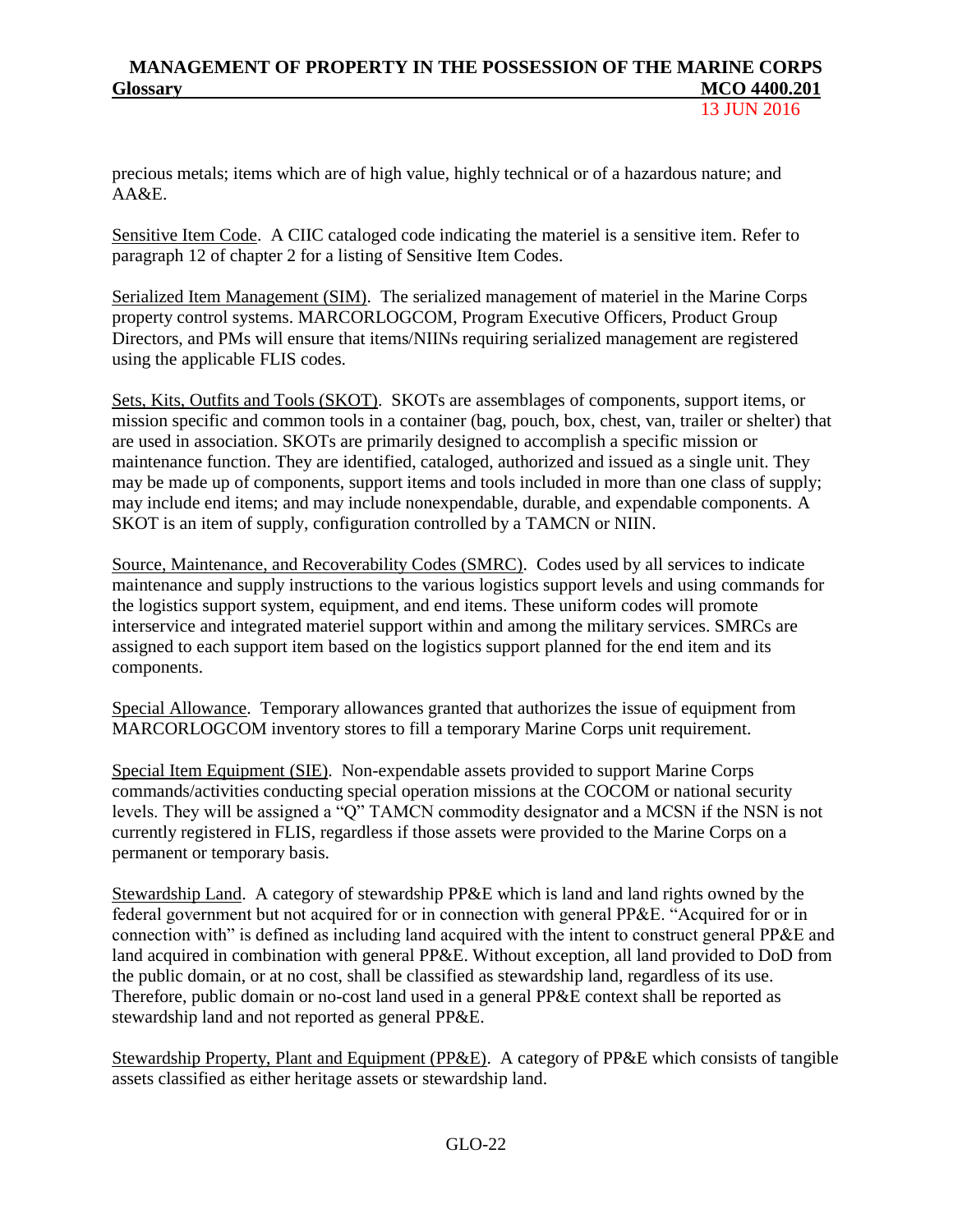13 **ILIN 2016** 

Stewardship Responsibility. The requirement placed on an organization or individual who acts as the custodian of another individual's property by controlling, supervising, and managing the property in their care.

Stock Fund Account (SFA). Items financed through the stock fund which are normally low cost, high demand items. The costs are chargeable, when issued, to a customer.

Stockpile Materials. Strategic and critical materials held due to statutory requirements for use in national defense, conservation or national emergencies. They are not held with the intent of selling in the ordinary course of business. The following items are specifically excluded from stockpile materials: (a) items that are held by an agency for sale for use in normal operations and (b) items that are held for use in the event of an agency's operating emergency or contingency.

Storage Activity (SA). The organization element of a distribution system that is assigned responsibility for the physical handling of materiel incident to its check-in and inspection (receipt), its keeping and surveillance in a warehouse, shed, tank, or open area (storage), and its selection and shipment (issue).

Stores Account Code (SAC). A code employed by the Marine Corps to differentiate between items financed through the Department of Navy stock fund account (SFA) or the appropriation stores account (ASA). Generally, SAC 1 identifies Marine Corps SFA items, SAC 2 identifies Marine Corps ASA principal or secondary items, and SAC 3 identifies Marine Corps ASA military equipment (i.e., end items).

Supply Active File. The storage of supply records (hard-copy or electronic) used in the [daily](http://www.businessdictionary.com/definition/daily.html) [operations](http://www.businessdictionary.com/definition/operations.html) of an [organization](http://www.businessdictionary.com/definition/organization.html) (less than 2 years old). The active file will be maintained to allow for immediate record recovery to support daily operations and auditability.

Supply Archive File. The storage of supply records (hard-copy or electronic) which contain the historical documentation (between 2 and 7 years old) of an organizations supply activities. The supply archive file is maintained to meet federal law requirements and to meet potential future audit requests. Unlike the supply active file, the supply archive file will be maintained to allow for the ease of record recovery vice immediate record recovery.

Supply Automated Information System (AIS) Administrators. Supply AIS administrators are responsible for the command's access control to the purchase request, requisitioning, receipt and acceptance, equipment accountability systems, financial management and other supply chain management systems.

Supply Discrepancy Report (SDR). A SDR is prepared by the receiving activity to report a variation between physical goods received and the data shown on the corresponding shipping document(s) which is not the result of a transportation discrepancy or product quality deficiency.

Supply Officer. The Supply Officer performs the supply administrative and property accounting functions for the command. As a special staff officer to the CO, they are responsible for ensuring the CO is made fully aware of the unit's current supply and fiscal postures; and recommend corrective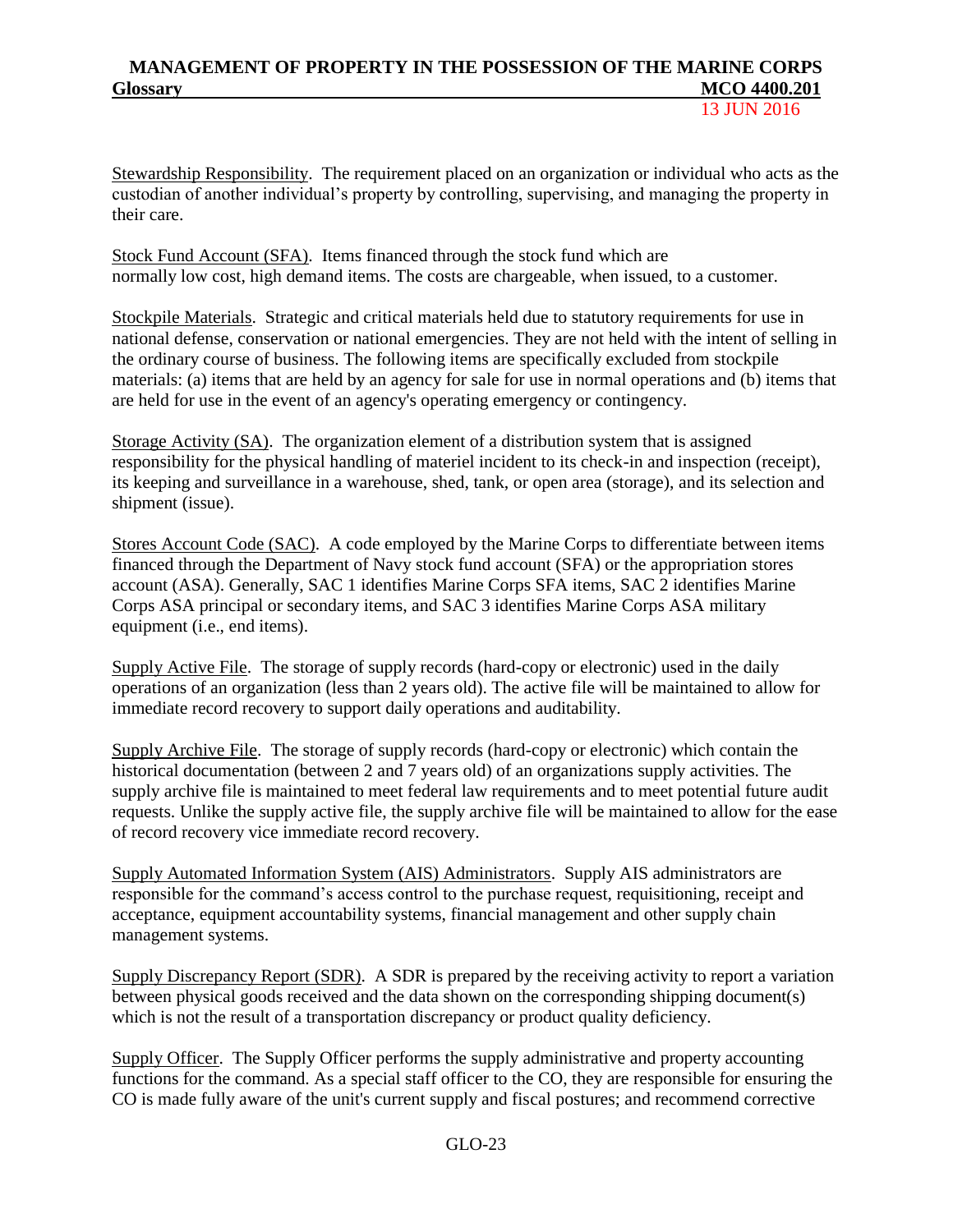procedural changes so detrimental supply situations may be prevented or corrected. In most cases, the roles of Fiscal/Budget & Accounting Officer, Supply Resource Manager, Certifying Officer, and Supply AIS administrator is inherent to the Supply Officer billet, in addition to supply administration and property accounting functions. Synonymous with "Accountable Property Officer."

Supply Resource Manager. Supply Resource Managers receive authorized funds, on behalf of the CO, as a resource to accomplish and execute their assigned missions.

Supply System Inventory Report (SSIR). The SSIR is annual report provided to the Assistant Deputy Under Secretary of Defense (Supply Chain Integration) (ADUSD(SCI)) to report the value of wholesale and retail inventories. It includes materiel held for sale or issue, and materiel in the process of repair for future sale.

Supply System Responsibility Items (SSRI). Items furnished by the supply system when an end item is issued and will be transferred with the end item during redistribution or other changes of custody unless otherwise specifically directed by appropriate authority. These items are required to be maintained on hand, on order, or identified as an unfunded deficiency unless otherwise specifically directed within the SL-3. May be listed using the Army terminology of COEI.

Supply System Stock. Wholesale and retail stock in the distribution system under control of Marine Corps components for ultimate sale or issue to users.

Supported Command. A supported command receives equipment from a supporting command. The supported command will increase their allowance quantity on the supply accountability APSR using the command adjustment column on the property records by the approved sourcing quantity.

Supporting Command. A supporting command redistributes equipment to a supported command. The supporting command will not reduce the allowance quantity on the supply accountability APSR using the command adjustment column on the property records.

Supporting Establishment (SE). The Marine Corps element which includes bases, stations, joint billets, external billets, civilian, and military billets that are not organized under the OPFORs. The SE provides the development, procurement, training, administration, and logistics required to perform the Marine Corps mission.

T

Table of Authorized Materiel Control Number (TAMCN). The TAMCN is the chief method of identifying allowance items, and is assigned by HQMC. The TAMCN consists of three elements: the commodity designator, the item number, and the class (and subclass of supply). TAMCNs typically fall under one of five commodities (communications/electronics, engineer, general supply, motor transport, and ordnance), and three types of property. For additional information refer to chapter 2. For a detailed listing, see Appendix P.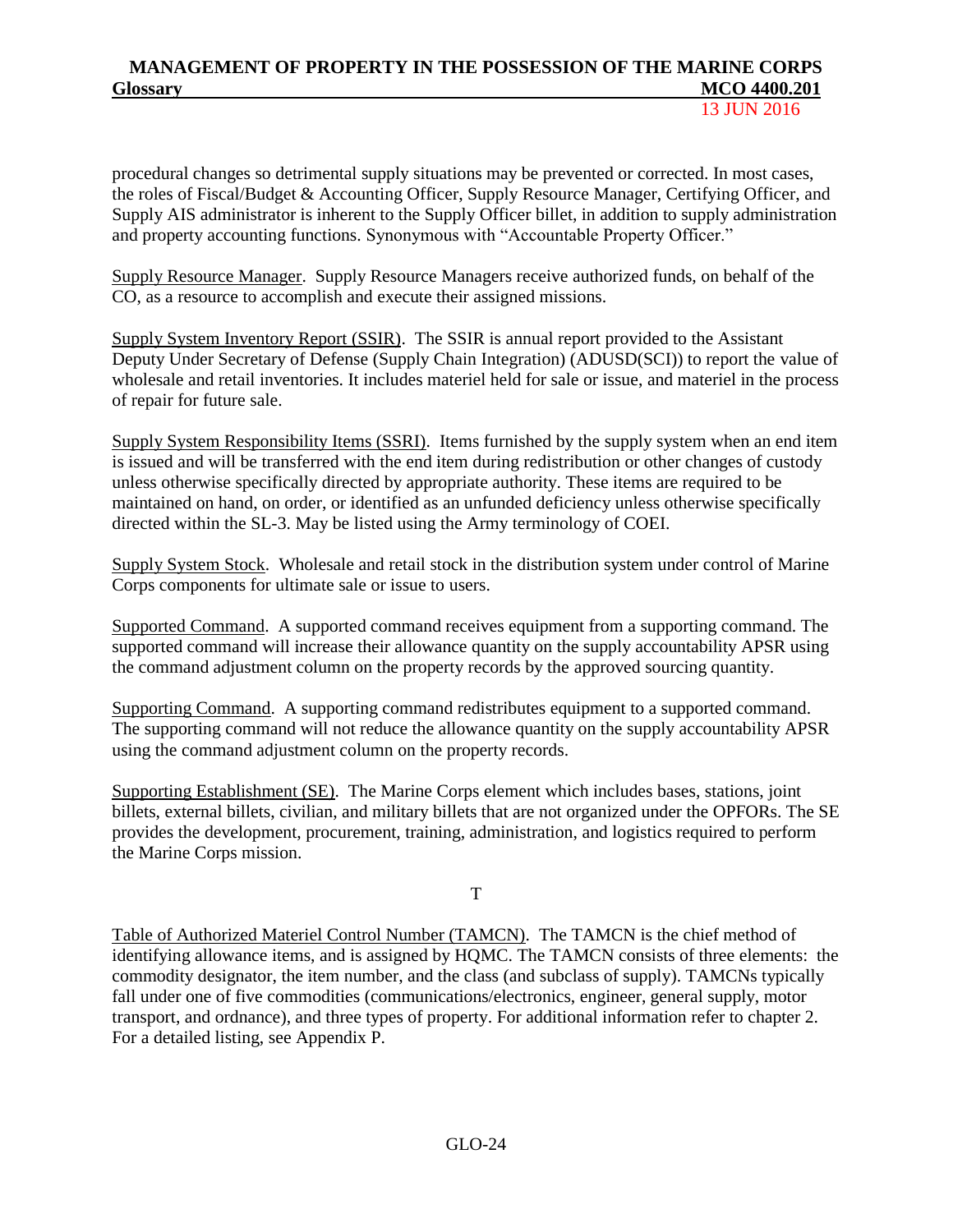13 JUN 2016

Table of Organization and Equipment (T/O&E). A report which contains the organizational mission statement, manpower, and equipment requirements and authorizations for the organization to perform its mission.

Tactical Non-Standard Equipment. Tactical NS-E is military equipment obtained to support assigned mission capabilities or force protection through the UNS, U-UNS, JUONS, other commercial purchases authorized by this headquarters, or via a loan agreement with another DoD agency. Tactical NS-E will be accounted for in the military equipment APSR.

Tangible Assets. Per reference (k), depreciable general PP&E and software developed, manufactured, transferred or acquired for a determinable cost meeting or exceeding the established capitalization threshold; are used over a period (useful life) estimated to be 2 years or greater; and generally become economically worthless (except for residual value) at the end of their estimated useful lives.

Task Organized Unit. A temporary grouping of forces designed to accomplish a particular mission. These organizations are generally formed using a designated unit as the core element with augmentation of temporary reassigned personnel and equipment from other organizations based on the requirements to accomplish its assigned mission. The core unit's table of organization and equipment (TO&E), resident in the Total Force Structure Management System (TFSMS) and identified by a unit identification code (UIC), serves as the baseline for logistics planning (e.g., personnel and equipment sourcing).

Time-Event Disposition. Time-event disposition specifies that a record shall be disposed of at a fixed period of time after a specified event. Once the specified event has occurred, then the retention period is applied (e.g., induction of a transfer transaction, appointment revocation, etc.). Supply record retention is based on time-event disposition.

Total Asset Visibility (TAV). The capability to provide timely and accurate information on the location, movement, status, and identify of equipment and supplies. It also includes the capability to act on that information to improve the overall performance of DoD logistics practices.

Total Force Structure Management System (TFSMS). Information technology (IT) application that supports the Marine Corps TFSP and provides integrated, accurate, synchronized, and timely force structure information (T/O&E) to include AAOs, equipment pedigree data, billet identification codes, etc.

Total Item Property Record. The record or record set maintained by the materiel manager that identifies the quantity, condition, and value of the items for each organizational entity having physical custody of those items. The total item property record includes materiel that is due in, in transit, in organic wholesale and retail repair facilities, in a contractor's custody, on loan, on hand in wholesale distribution centers, on-hand at retail activities, and for reported assets in the custody of users.

Training Allowances (T/As). T/As are unique to the reserve component and are defined as the minimal amount of T/E assets required to conduct unit training based on METs in consideration of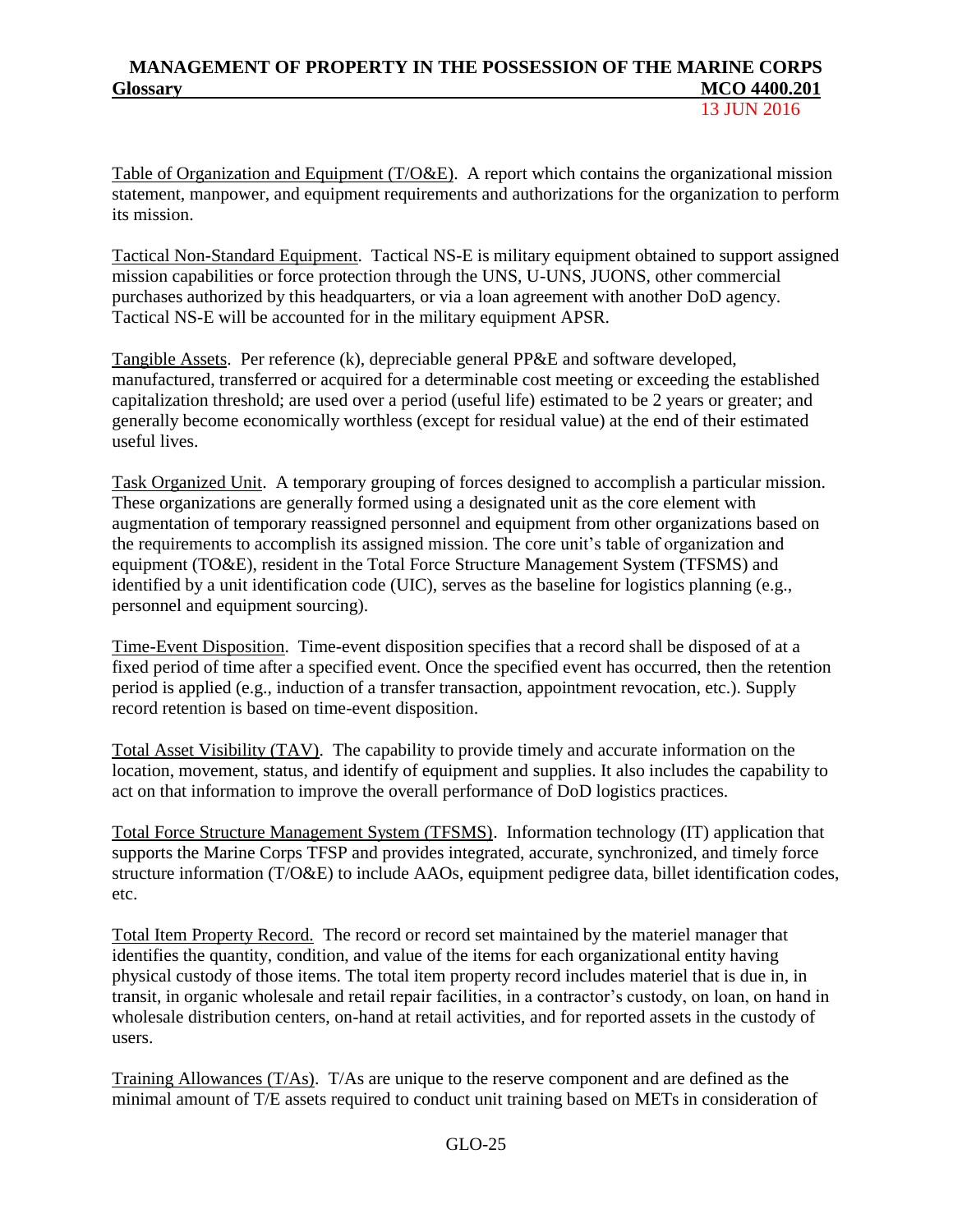13 JUN 2016

facility, manpower, fiscal and maintenance constraints. T/As are established only for Type 1 TAMCN items necessary to maintain training to core METs.

 $U$ 

Unique Identification (UID). The DoD UID is a system of marking items delivered to the DoD with unique item identifiers that have machine-readable data elements to distinguish an item from all other like and unlike items.

Unique Item Identifier (UII). A set of data elements marked on an item that is globally unique and unambiguous. Standardized use of the UII for serialized management within Automated Information Systems (AIS) improves data discovery and interoperability across acquisition and operational logistics domains, providing greater visibility throughout the logistics chain, and improved insight into the health of serialized items throughout their lifecycle.

Unit Table of Equipment Allowance. AAOs for equipment are represented in TFSMS as T/E allowances. This quantity represents the unit's full wartime requirement for the allowance item, at the UIC level, against which readiness is to be reported. The T/E allowance quantity is a critical number since it is the AAO quantity that is transferred from TFSMS to the APSR for supply, and reported at the unit AAC level for centrally managed UNS items.

Unit User Account Manager (UUAM). A senior logistician within a using unit that assigns, revokes, and manages the GCSS-MC system roles and responsibilities for users within their command and/or assigned units.

United States Code (U.S.C.). The U.S.C. is a consolidation and codification by subject matter of the general and permanent laws of the United States. It is prepared and published by a unit of the United States House of Representatives.

United States Navy Regulations. The United States Navy Regulations is the principal regulatory document of the DoN, endowed with the sanction of law, as to duty, responsibility, authority, distinctions and relationships of various commands, officials and individuals. Other directives issued within the DoN may not conflict with, alter or amend any provision of Navy Regulations. Navy Regulations are issued by the SECNAV and are permanent regulations of general applicability, as opposed to other regulations that he or she may issue in accordance with law.

Universal Needs Statement (UNS). The UNS is designed to act as a "work request" for current and future desired capabilities. It identifies operational enhancements, opportunities, and deficiencies in terms of a stated capability set. Opportunities may include new capabilities, improvements to existing capabilities, and elimination of redundant or unneeded capabilities. Refer to reference (aw) for additional information.

Unserviceable. An item in a condition unfit for use but which can be restored to a serviceable condition after repair, rework, or overhaul. This definition does not apply to clothing items.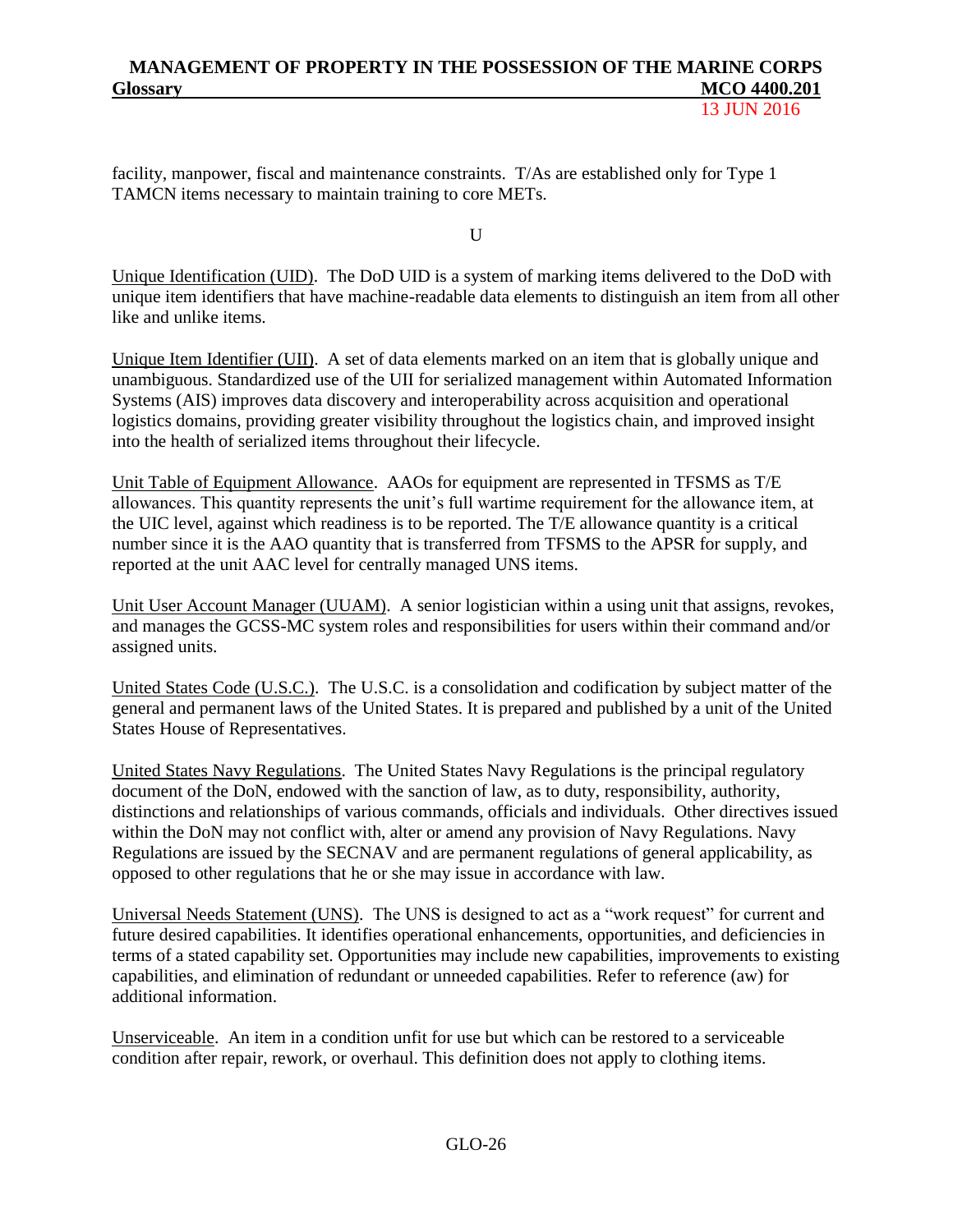13 JUN 2016

Urgent Universal Needs Statement (U-UNS). The U-UNS is an exceptional request from a COCOM-level Marine component commander for an additional warfighting capability critically needed by OPFORs conducting combat or contingency operations. Failure to deliver the capability requested by the U-UNS is likely to result in the inability of units to accomplish their missions or risks increased probability of casualties and loss of life.

Using Unit Account. A consumer-level supply activity holding a consumer level of inventory (supply account, organic account, and consumer-level account are synonymous terms.)

Using Unit Responsibility Items (UURI). Items that are not issued with an end item during initial provisioning and subsequent fielding. Items in this category must be requisitioned by the using unit, not to exceed the stated quantity. Additionally, where "AR" (as required) is the stated quantity, the CO must establish in writing the authorized quantity to be held by the command. These quantities will be reviewed and updated at least annually. May be listed using the Army terminology as AAL.

V

Voucher Files. Voucher files include all records relating to the gain, loss, return, disposal, transfer, and any other supporting documentation affecting the on hand balance of property. Other supporting documentation includes, but is not limited to: recoverable items reports, letters of unserviceable property, MVGL/N, cash collection vouchers, investigations, inventory result/certification letters, MLSRs, and SDRs. In addition, voucher files include financial account records that directly or indirectly result in a recordable accounting transaction (i.e., initiation, commitment, obligation, expense, and liquidation).

W

War Reserve Materiel Requirements (WRMR). Equipment items needed to replace mission essential/critical assets expected to be destroyed as a direct result of combat operations. These losses typically cannot be readily replenished through normal supply means.

Wholesale stock. Stock, regardless of funding sources, over which the materiel manager has asset knowledge and exercises unrestricted asset control to meet worldwide inventory management responsibilities. Synonymous with national inventory.

Wide Area Workflow (WAWF). DoD has identified WAWF as the system to implement Section 1008 of the National Defense Authorization Act (PL 106-398) which requires the electronic submission and processing of claims for payments under DoD contracts. WAWF creates a virtual folder to combine the three documents required to pay a vendor – the contract, the invoice and the receiving report. WAWF helps to mitigate interest penalty payments due to lost or misplaced documents and highlights vendor offered discounts so that the Marine Corps benefits on both fronts, in addition to streamlining the whole process from weeks to days or minutes.

X

Y